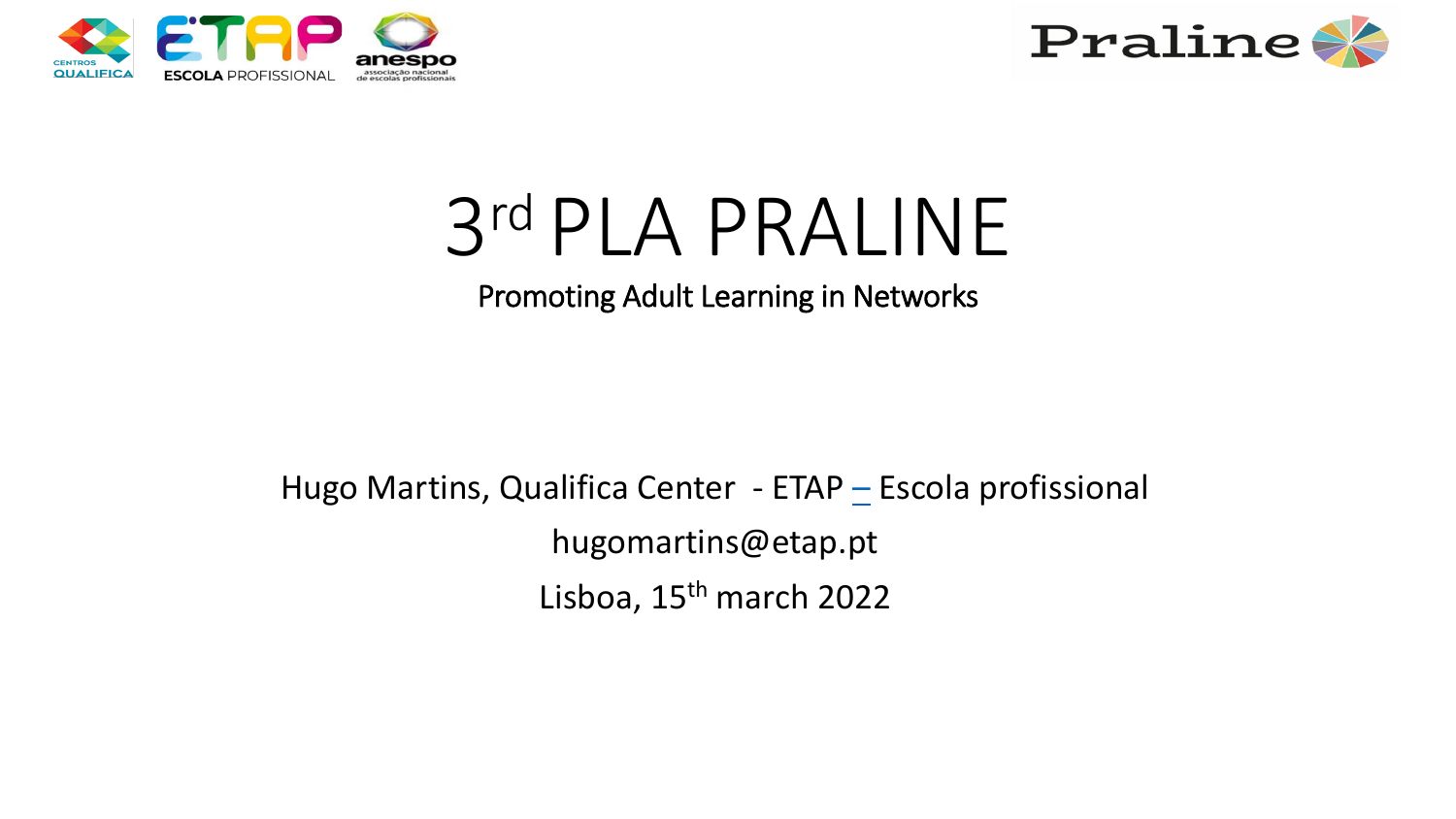



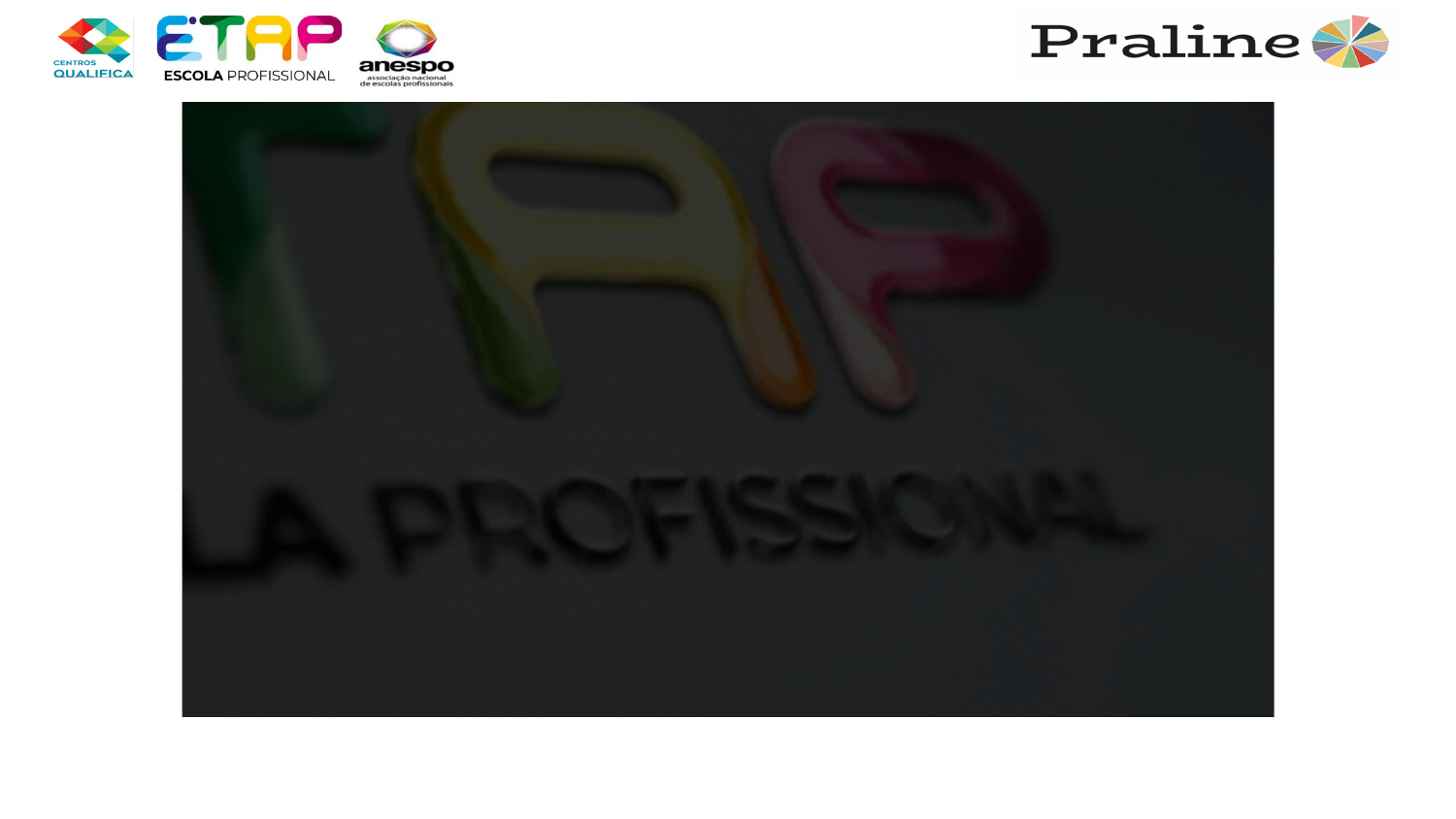



# (...) Every tomorrow is created in a yesterday, through a today (...). We have to know what we were, to know what we will be.

Paulo Freire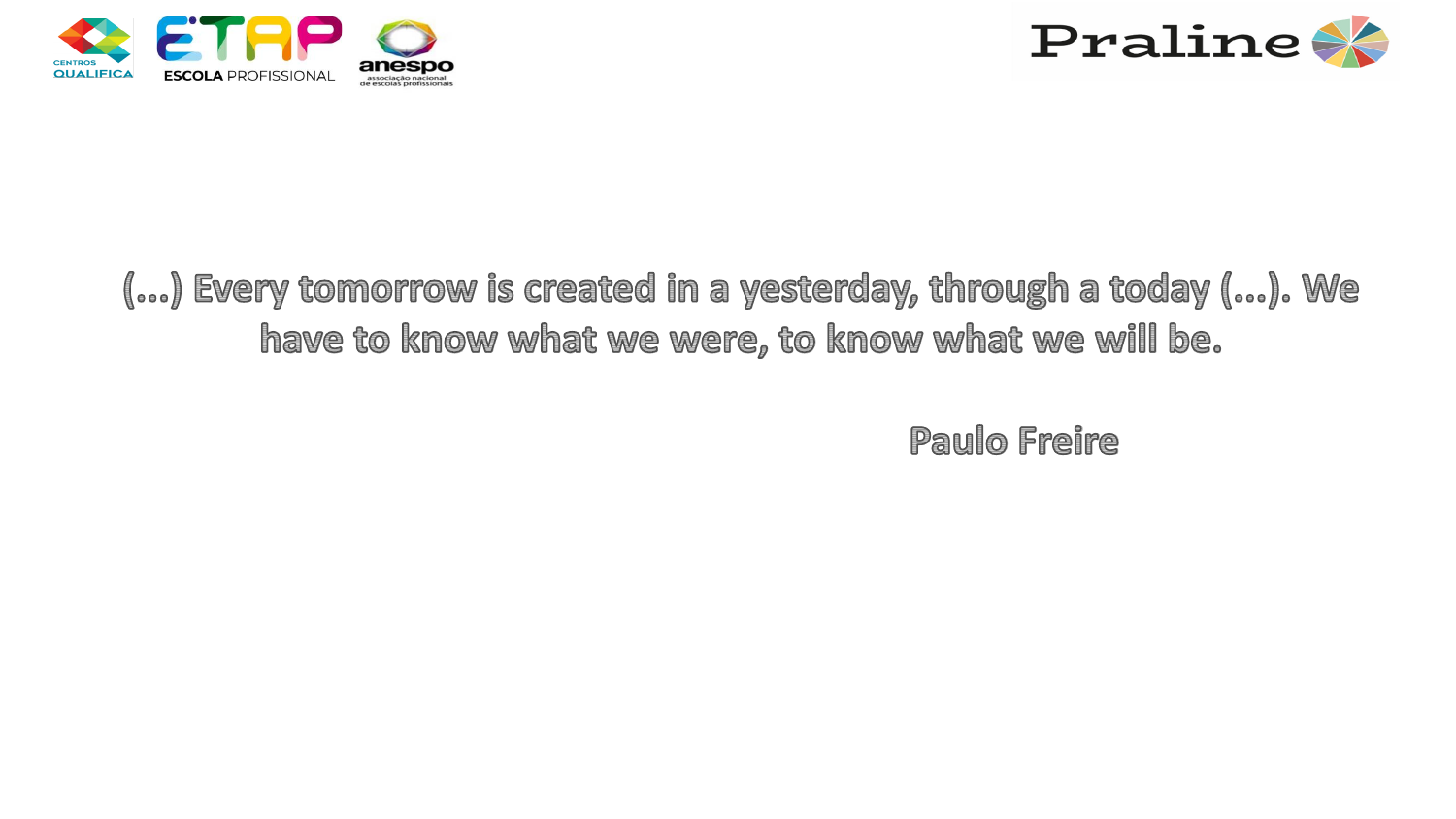

# *Qualifica* Centers

- ✓ We are part of a network of centers that contribute to increasing qualification levels through the RVCC process, combined with training activities.
- ✓ Qualifica Centers (CQ) are centers specialized in qualifying adults that aim to improve the qualification levels of the population and the employability of individuals. These centers have as fundamental premises the valuation of the learning acquired by adults throughout their lives and the effective possibility of increasing and developing skills through the realization of qualified training pathways.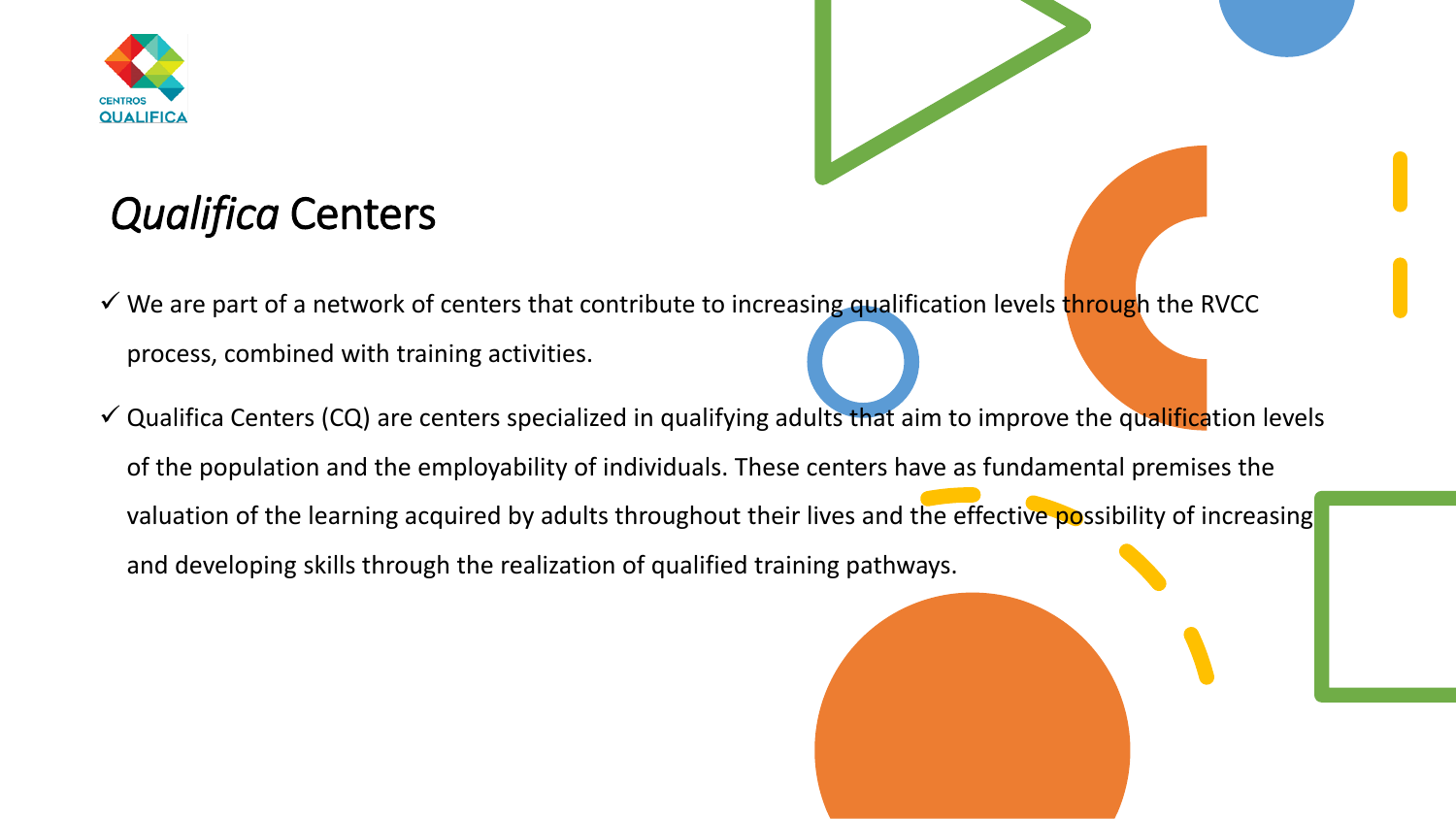



# MANAGEMENT SYSTEM QUALITY WARRANTY











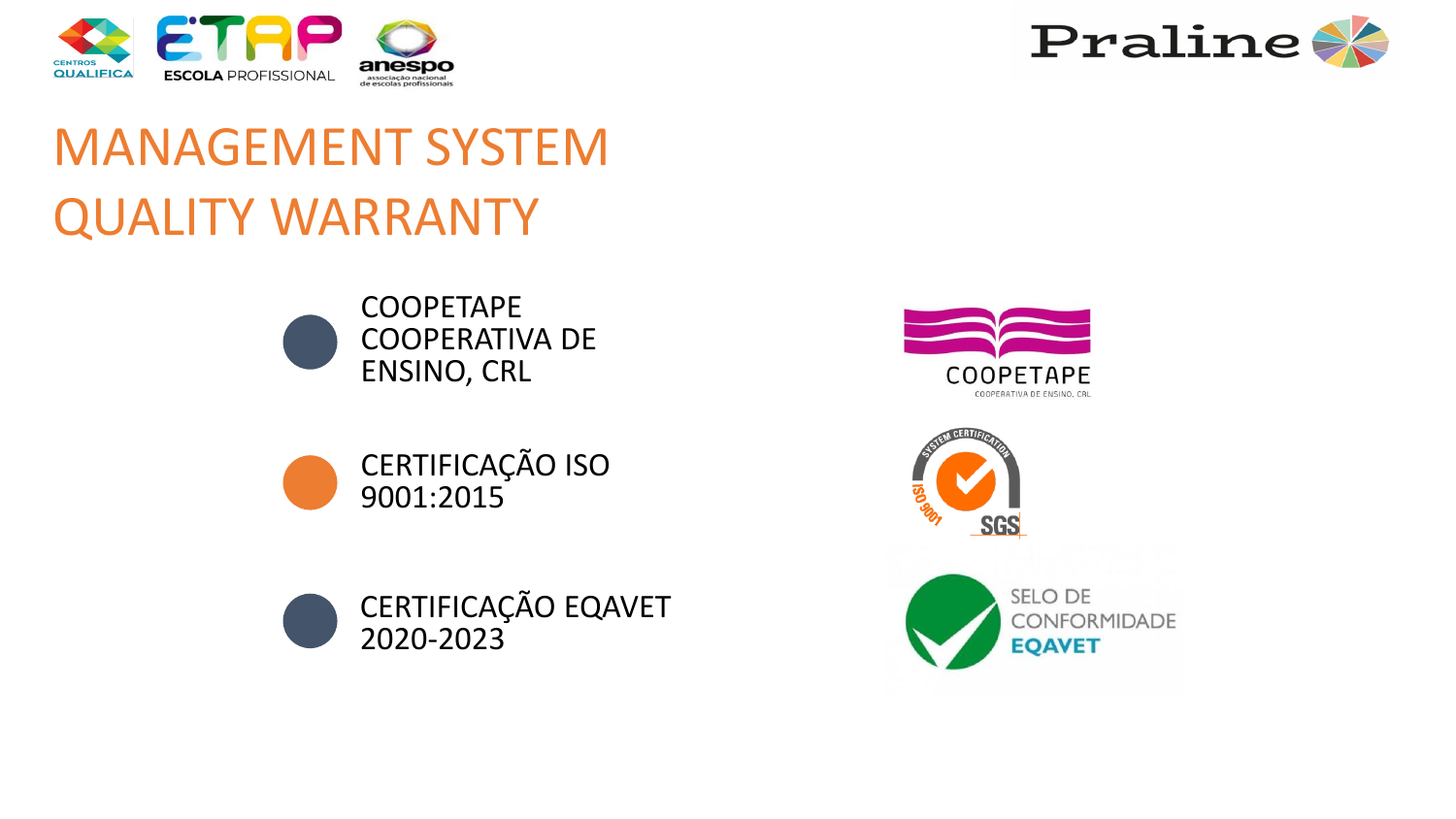



# *Qualifica* Centers - At a Qualifying Center you can

- $\checkmark$  Access an information, guidance and referral service for adults (18 years and over) and NEET for: Processes - RVCC (academic and / or professional, NQF levels 1 to 4) - education and training paths with a view to obtaining a school and professional qualification.
- $\checkmark$  Carry out a process of recognition, validation and certification of skills (RVCC) acquired throughout life, through formal, informal and non-formal channels, in its school, professional or dual certification aspects, in training areas linked to different sectors.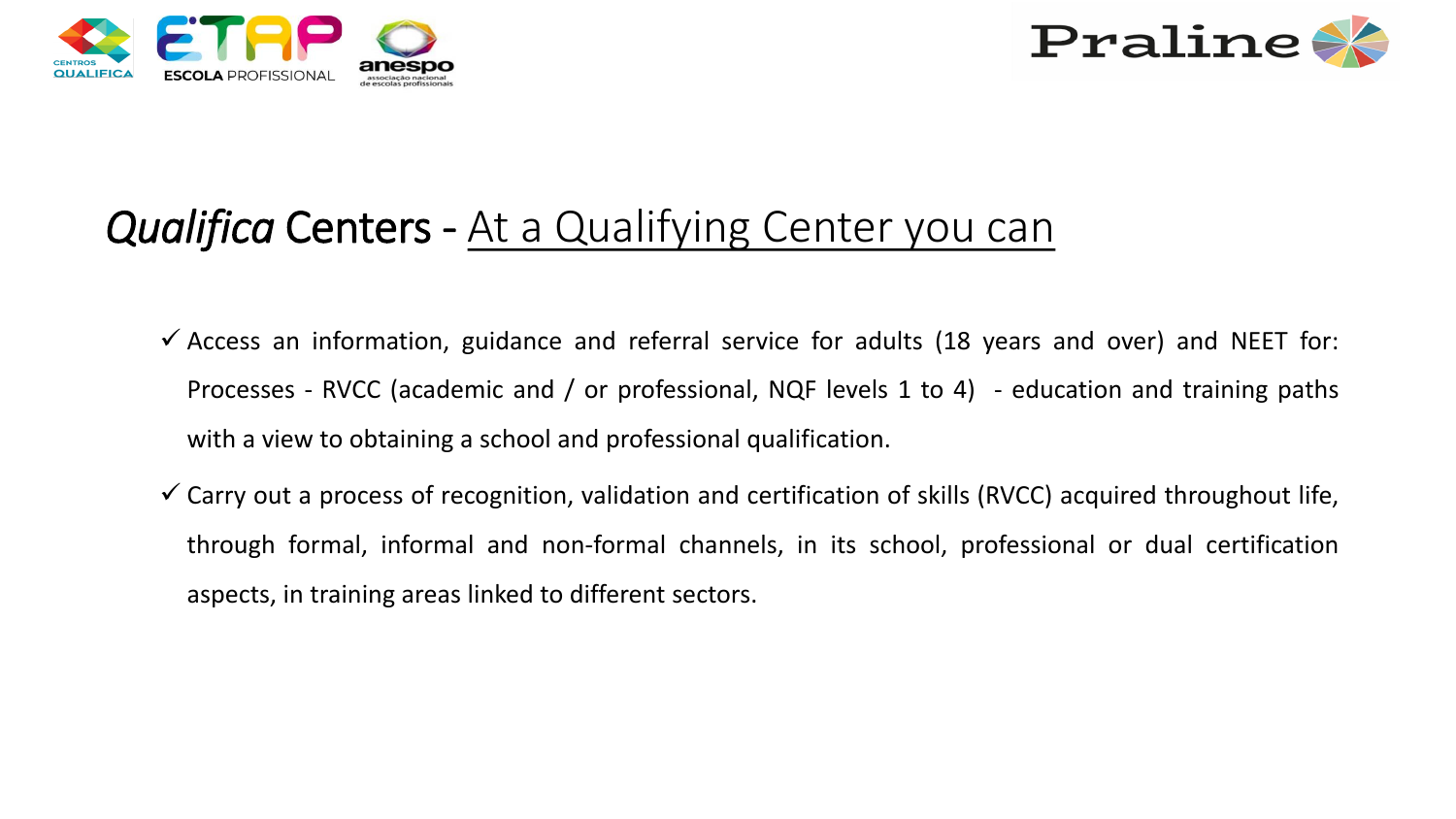



# *Qualifica Centers -* Target groups







Less qualified adults Unemployed people NEET (Not in Education, Employment or Training)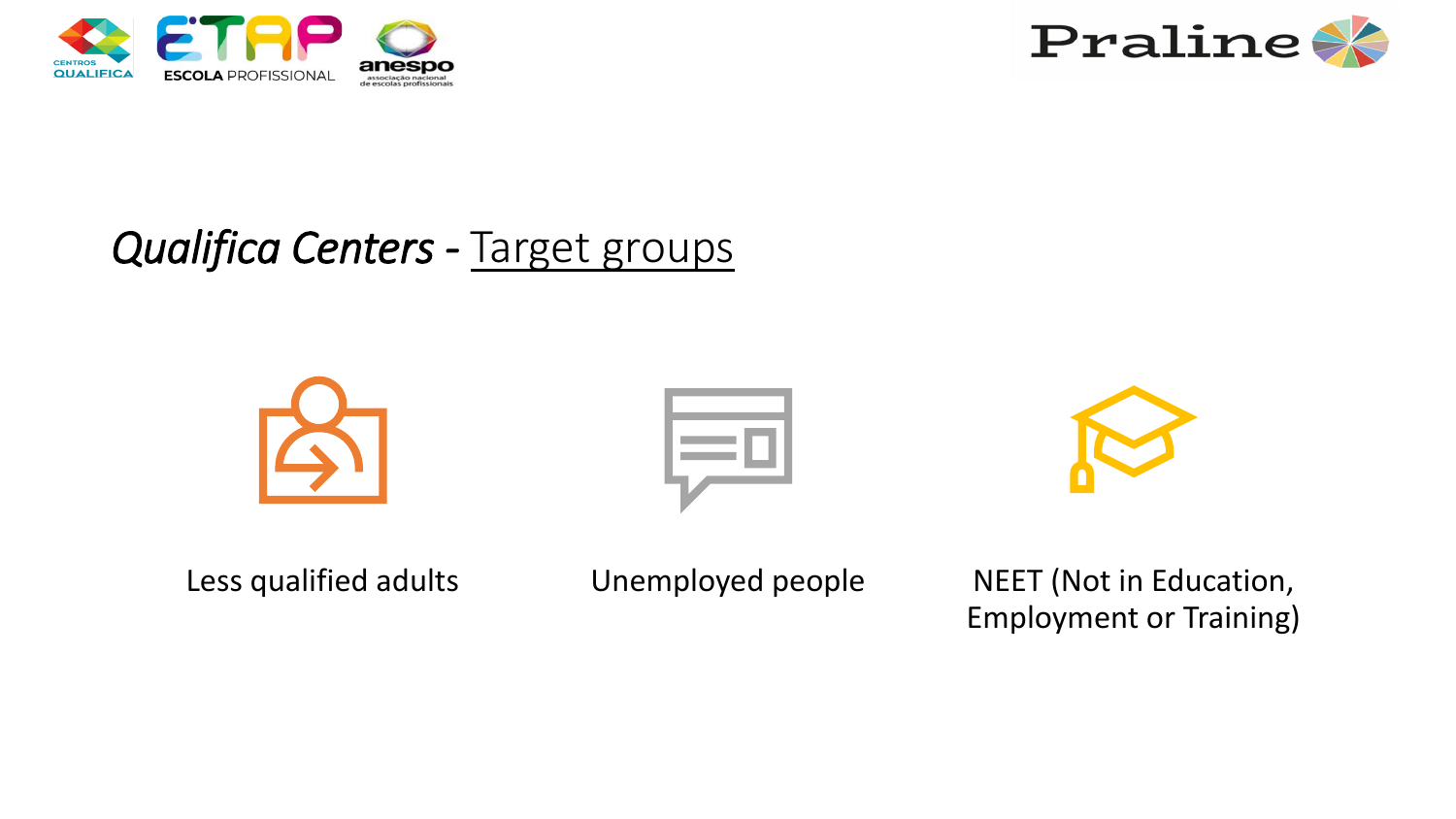



### The *Qualifica* programme (a political priority of the Government) - Main objectives









Raise the qualification level of adults and their employability

Increase digital and functional literacy

Better align the training provision with labour market needs

Facilitate tailored training pathways that lead to raising the qualification level of adults (better combining RVCC with adult education and training)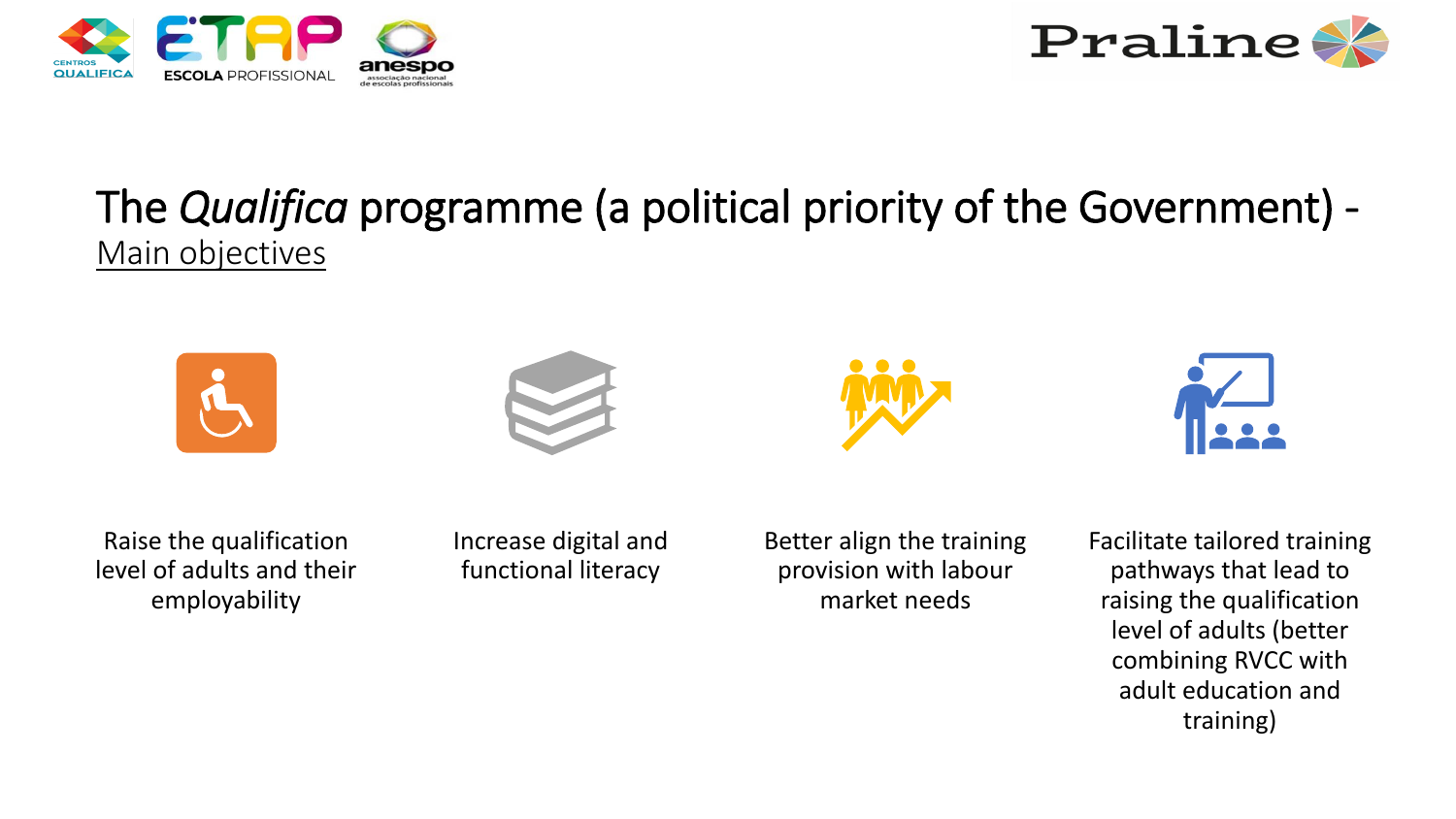



# Steps of intervention

#### **Welcoming**

• Registration and clarification, considering the mission and the scope of intervention of the CQ.

#### **Diagnosis**

• Candidate profile analysis, in order to identify education and/or training responses adjusted to his/her situation (motivations, needs and expectations).

#### Information and guidance

• Forwarding the candidate for an offer (internal or external to the Group) of education and/or vocational training or for a process of "Recognition and Validation" and "Certification of Competences".

Processes of Recognition, Validation and Certification of Competences (RVCC Process)

• RVCC processes (academic and/or professional, levels 1 to 4 of the NQF).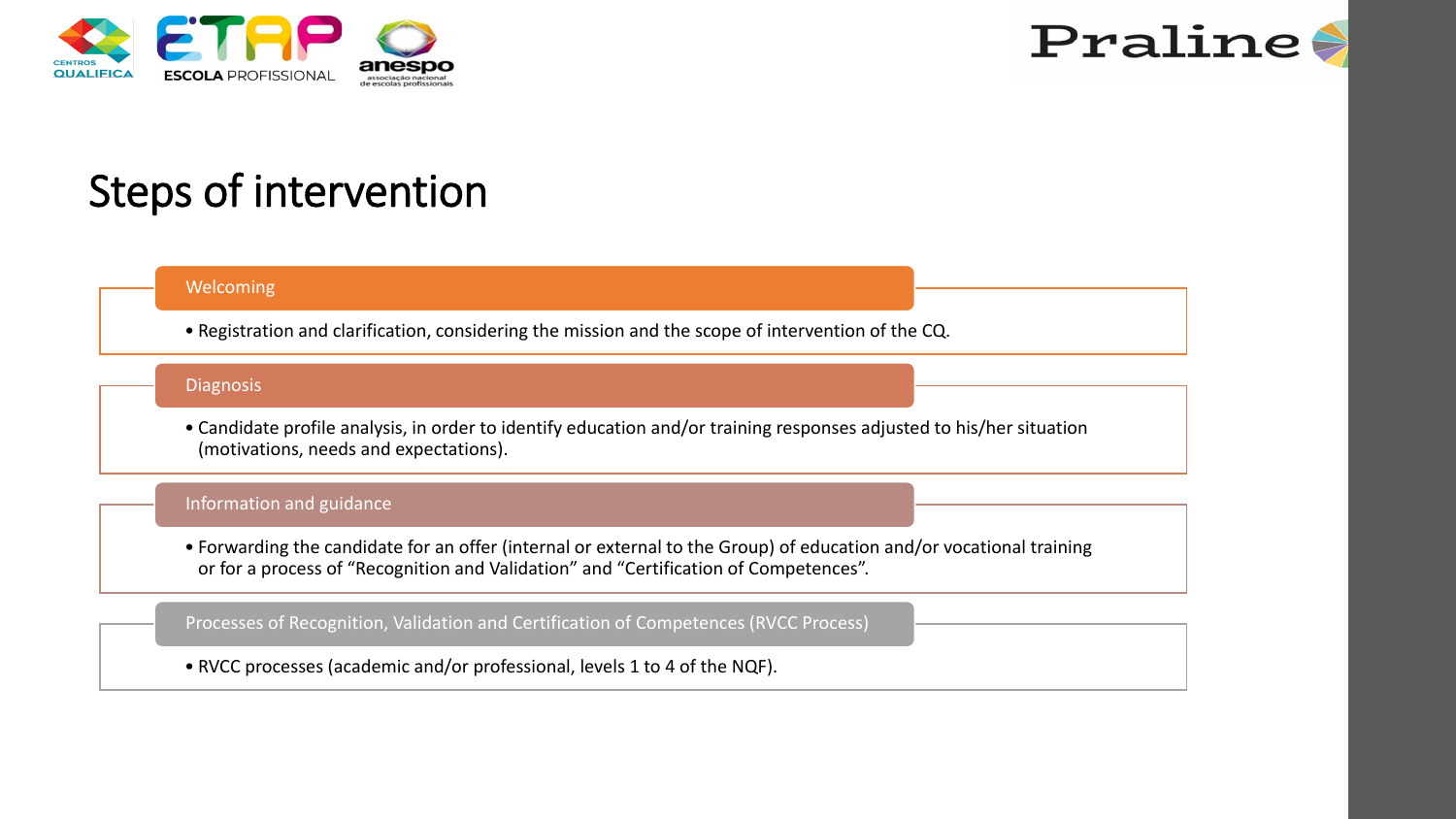



# Assignments of Centers *Qualifica*

- ✓ The information, orientation and forwarding of candidates, in particular for vocational education and training, based on the different types of qualifications and adapting existing offerings to profiles, needs, motivations and expectations of candidates and the dynamics of the labour market;
- $\checkmark$  The recognition, validation and certification of competences developed by adults throughout life through formal, informal and non-formal school education, professional or double certification, based on references of the National Qualifications Catalogue;
- $\checkmark$  The development of information and dissemination actions targeting young people and adults, businesses and other employers about professional education and training offerings available and the relevance of lifelong learning;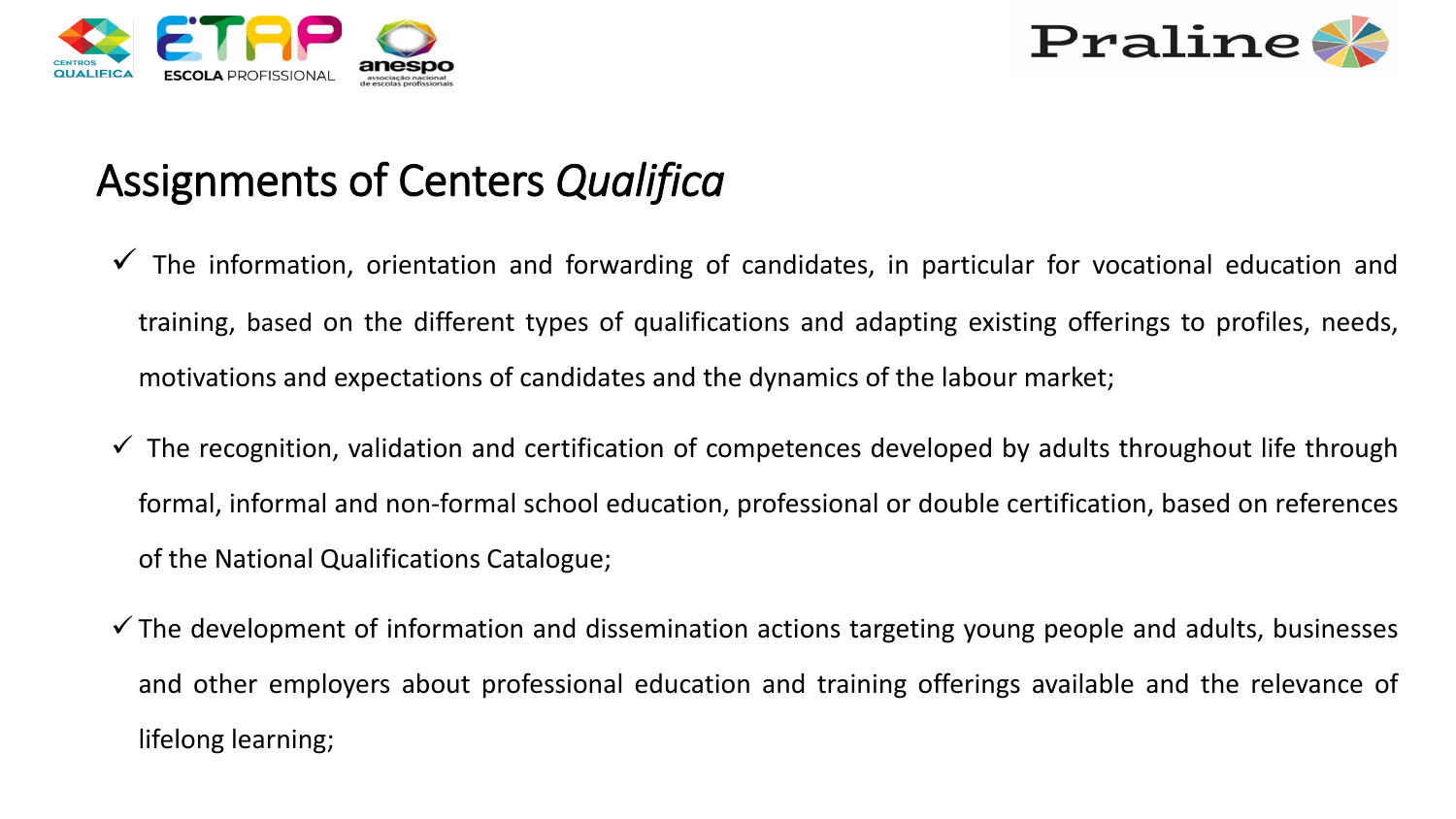



# Assignments of Centers *Qualifica*

- $\checkmark$  The promotion and participation in networks of place-based partnership that contribute, in the context of vocational education and training, to a more integrated and consistent intervention, identifying concrete needs of qualification and in the organization of useful answers to the population, in particular to facilitate the marking and identification of young people who are outside the system of education and training and promote their forwarding to appropriate qualifying responses;
- $\checkmark$  The monitoring of the candidates sent to qualifying offers;
- $\checkmark$  The support to the "Agência Nacional para a Qualificação e o Ensino Profissional, I. P. ANQEP, I.P. (National Agency for qualification and vocational education) regarding their specific competence criteria definition network structuring and implementation of monitoring mechanisms of education and training offerings.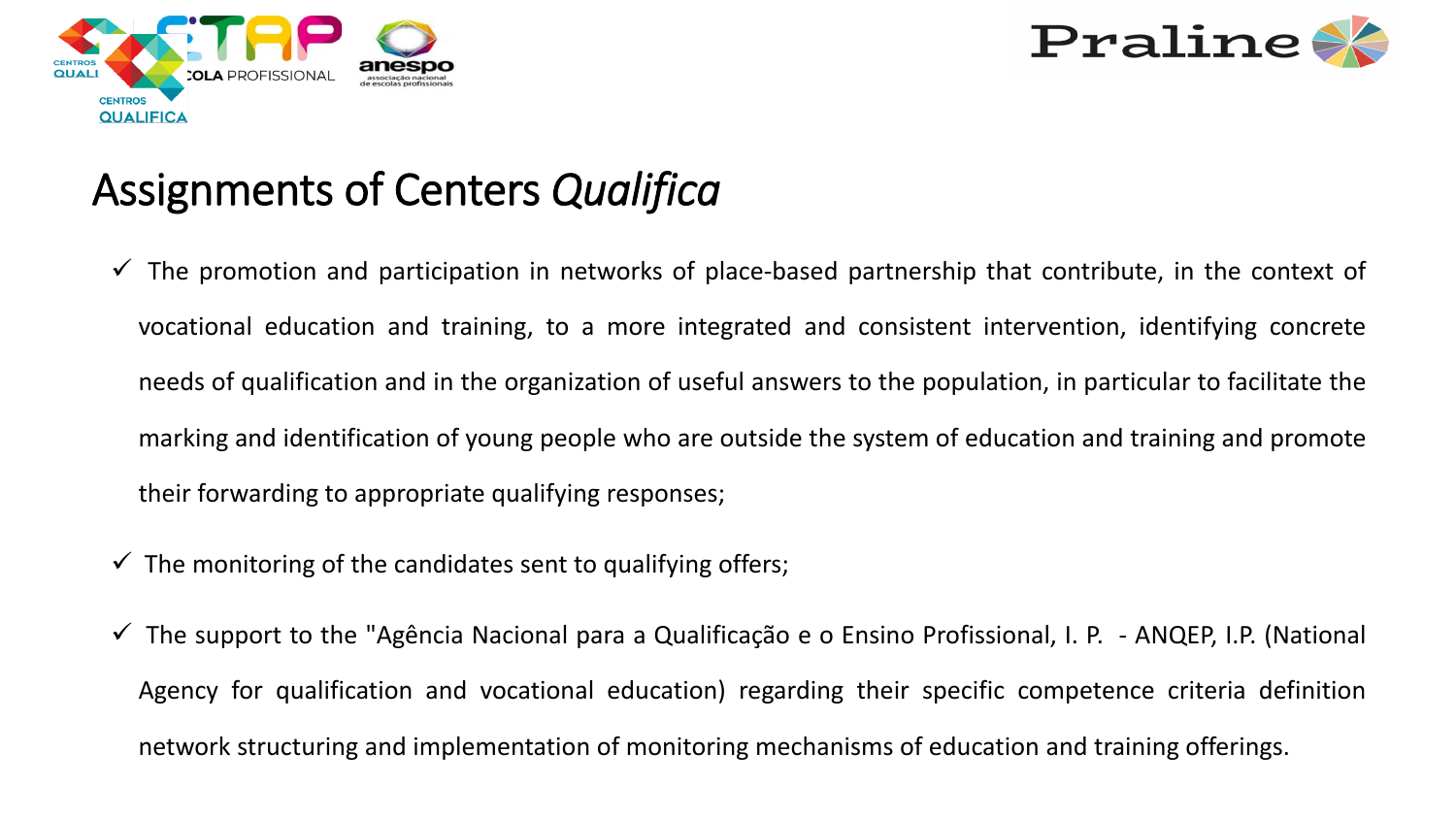



### Strategic partnerships

| <b>THE REAL</b>         | Nonprofit Associations (Voluntary Firefighters, Cultural Recreational and Social Associations) |
|-------------------------|------------------------------------------------------------------------------------------------|
| ka                      | Companies from all sectors of activity                                                         |
| <b>de</b>               | Institute of Employment and Professional Training, IEFP                                        |
| ffil                    | <b>Private Social Solidarity Institutions, IPSS</b>                                            |
| <b>im</b>               | <b>Town Hall and Parish Councils</b>                                                           |
| $\mathbb{R}$            | Higher Institutes / Universities                                                               |
| $\overline{\mathbf{v}}$ | <b>Training Entities</b>                                                                       |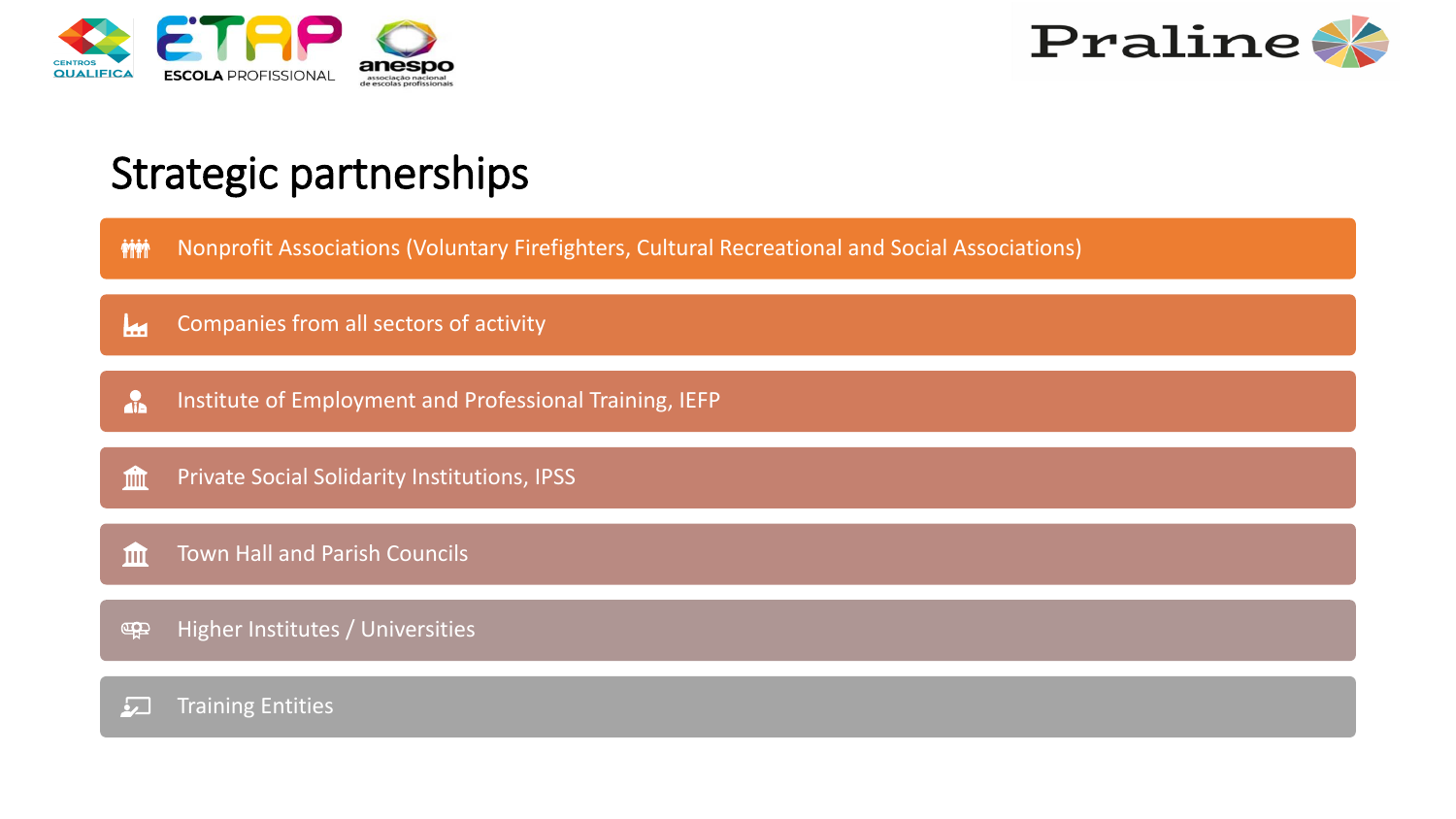

# Cooperation networks

- $\triangleright$  Participation in formal and informal networks with other agents / Qualifica Centers whenever possible with the presence and monitoring of ANQEP
	- $\checkmark$  Discussion of good practices
	- $\checkmark$  Sharing action strategies
	- $\checkmark$  Clarification of doubts

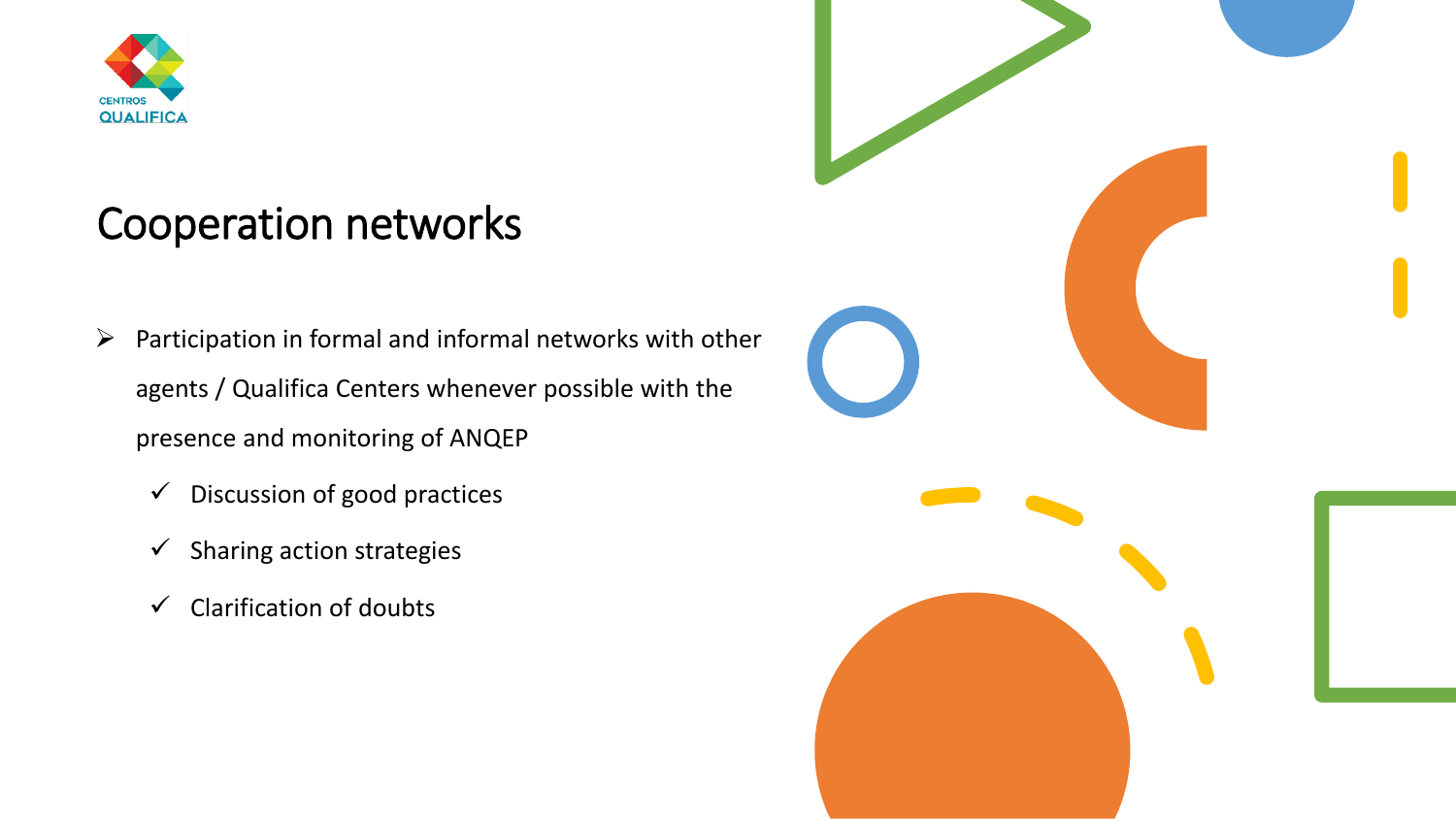



# Geographical and methodological proximity



Guided and personalized monitoring of each candidate

Operationalization of the action within a radius of 30 km from our facilities under protocols established with partner entities



Development of actions in locations closer to the candidates' area of residence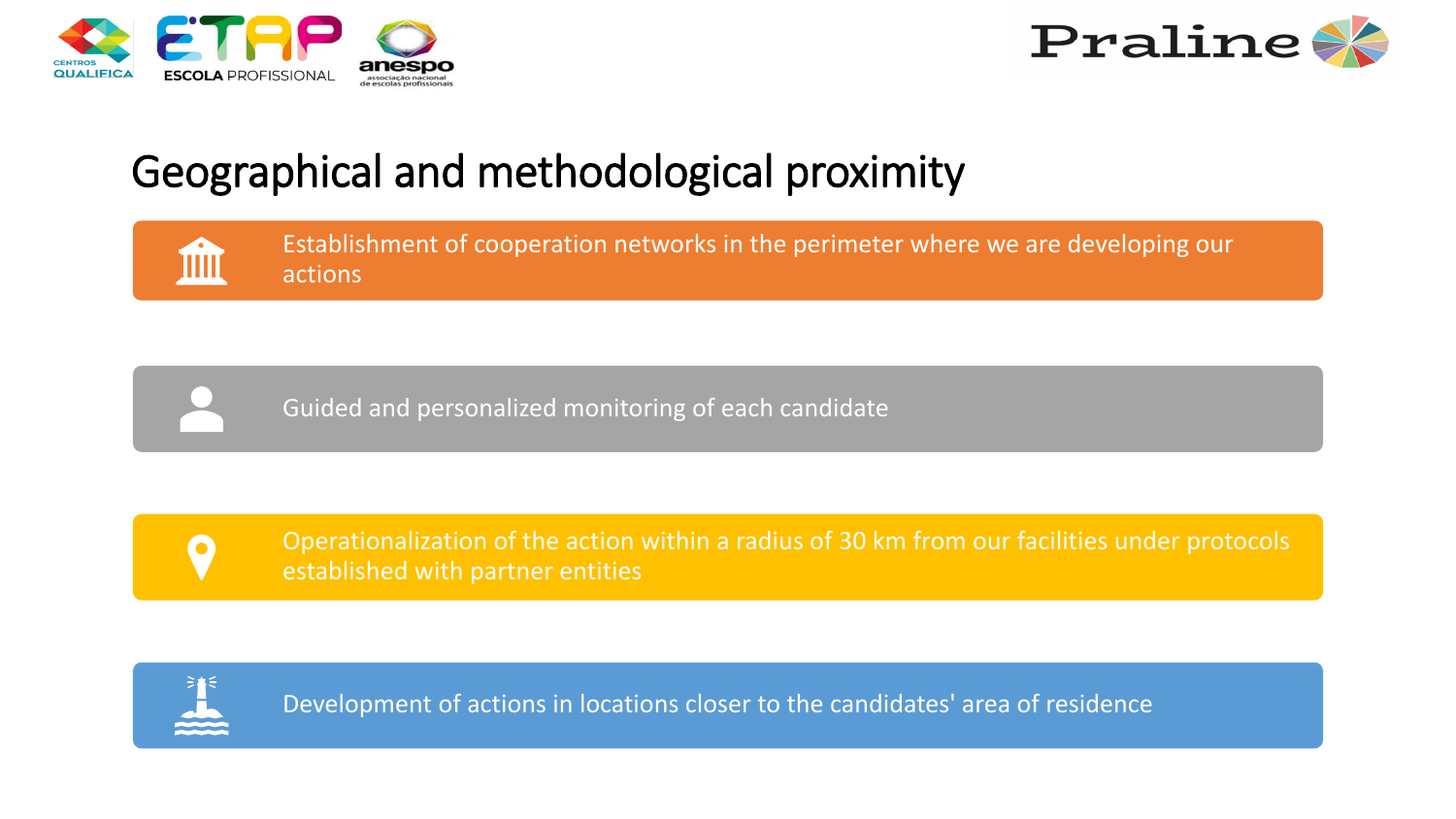



# Digital Literacy and Foreign Language



Make available all physical, technological and human resources at the service of all candidates, namely portable computers and Wi-Fi network



Provide computer training to all candidates



Provide all interested candidates and / or those with training needs with sessions in the Foreign Language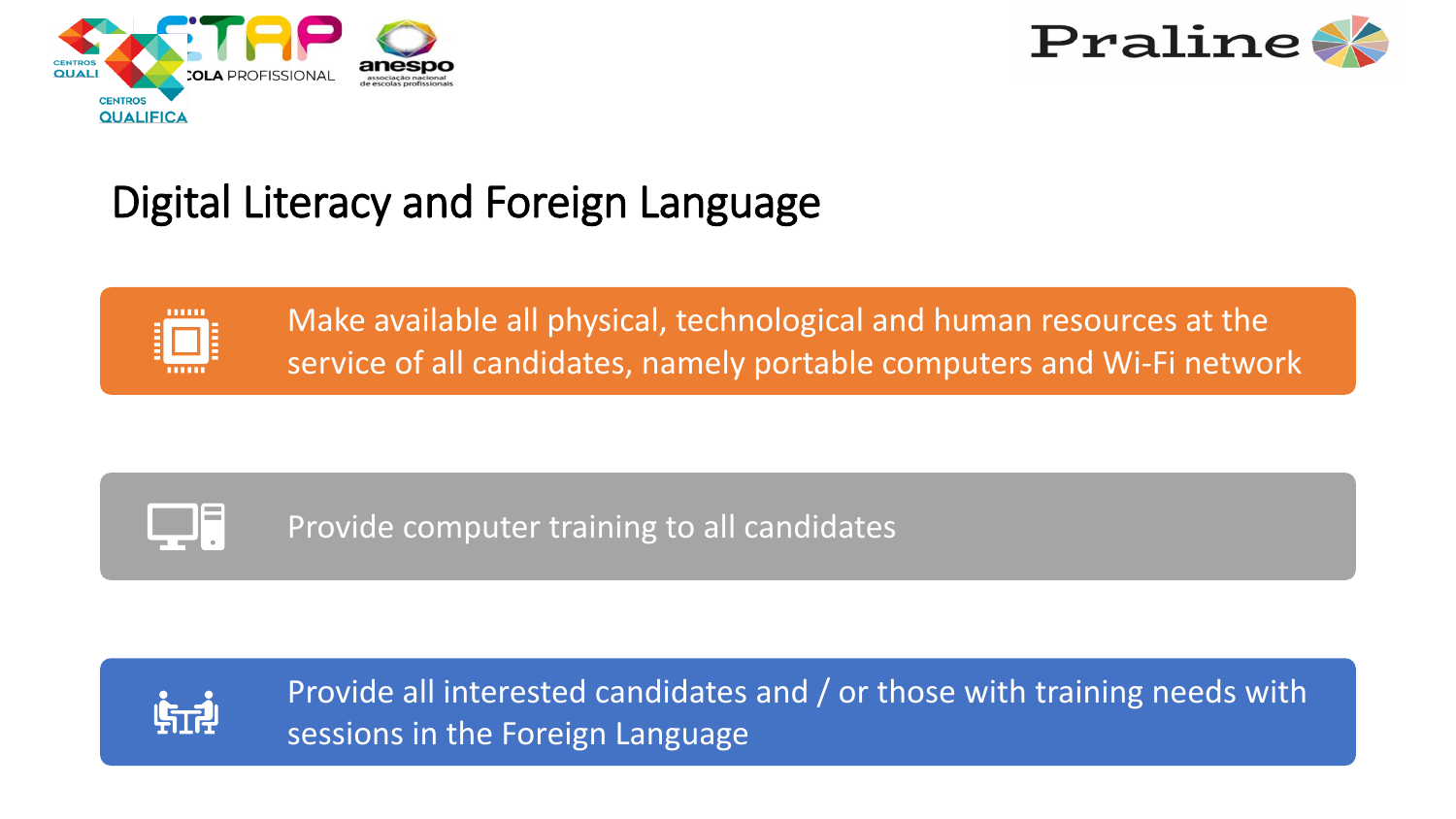



廱

Flexibility and adaptation of schedules according to the needs and availability of candidates.

Action

Methodology

Individual and personalized accompaniment before, during and after the process.

H

**AÅ** 

Operation at the headquarters, as well as at partner entities' infrastructures.



Integration of classroom and non-classroom activities, namely with the use of new technologies, ensuring a quick and timely response.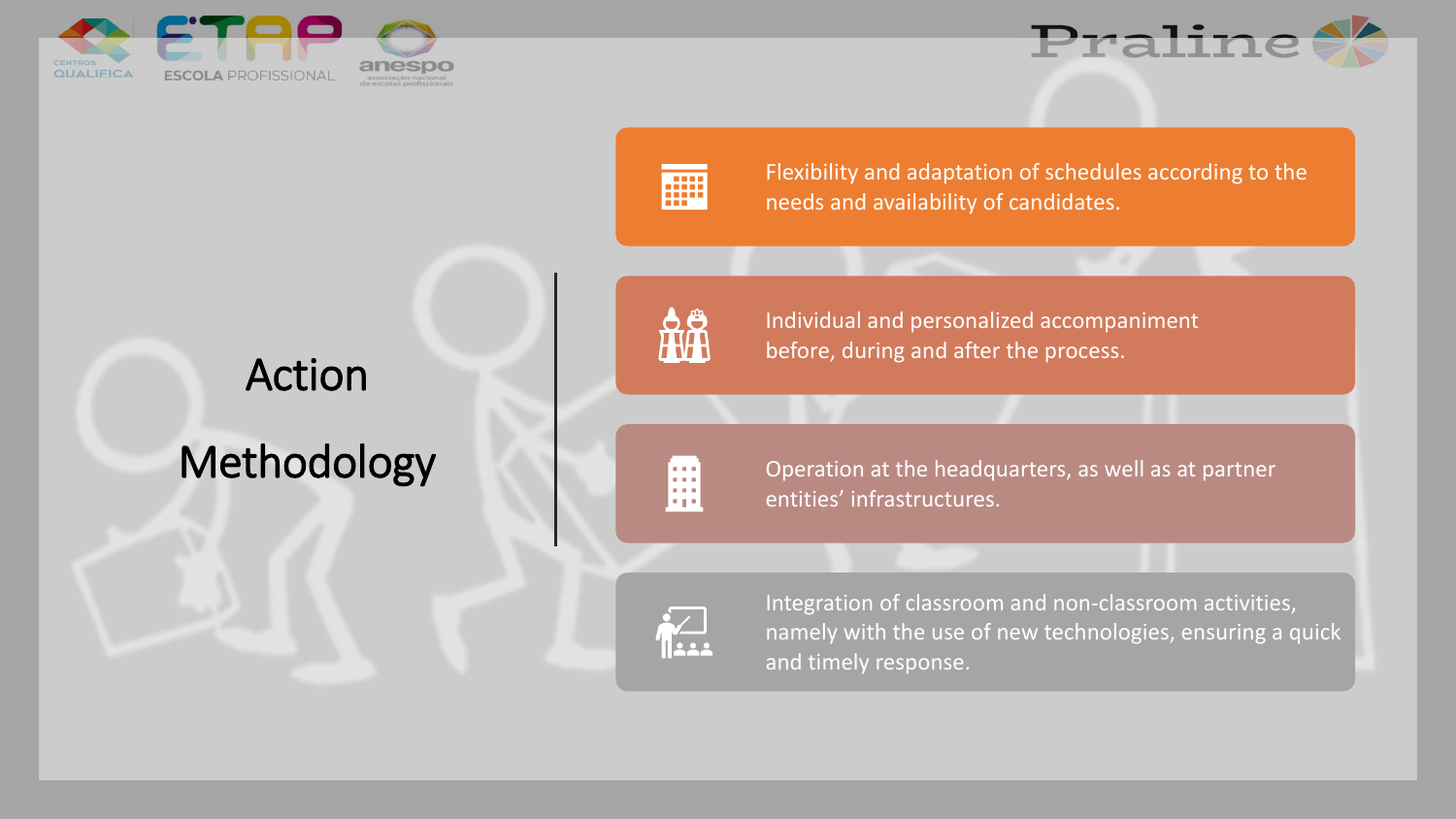



# Key to Success - The team

- ✓ Multidisciplinary
- $\checkmark$  Experienced in the different stages of the process
- $\checkmark$  Proactive in continuous improvement
- $\checkmark$  Involved and committed to their work and goals

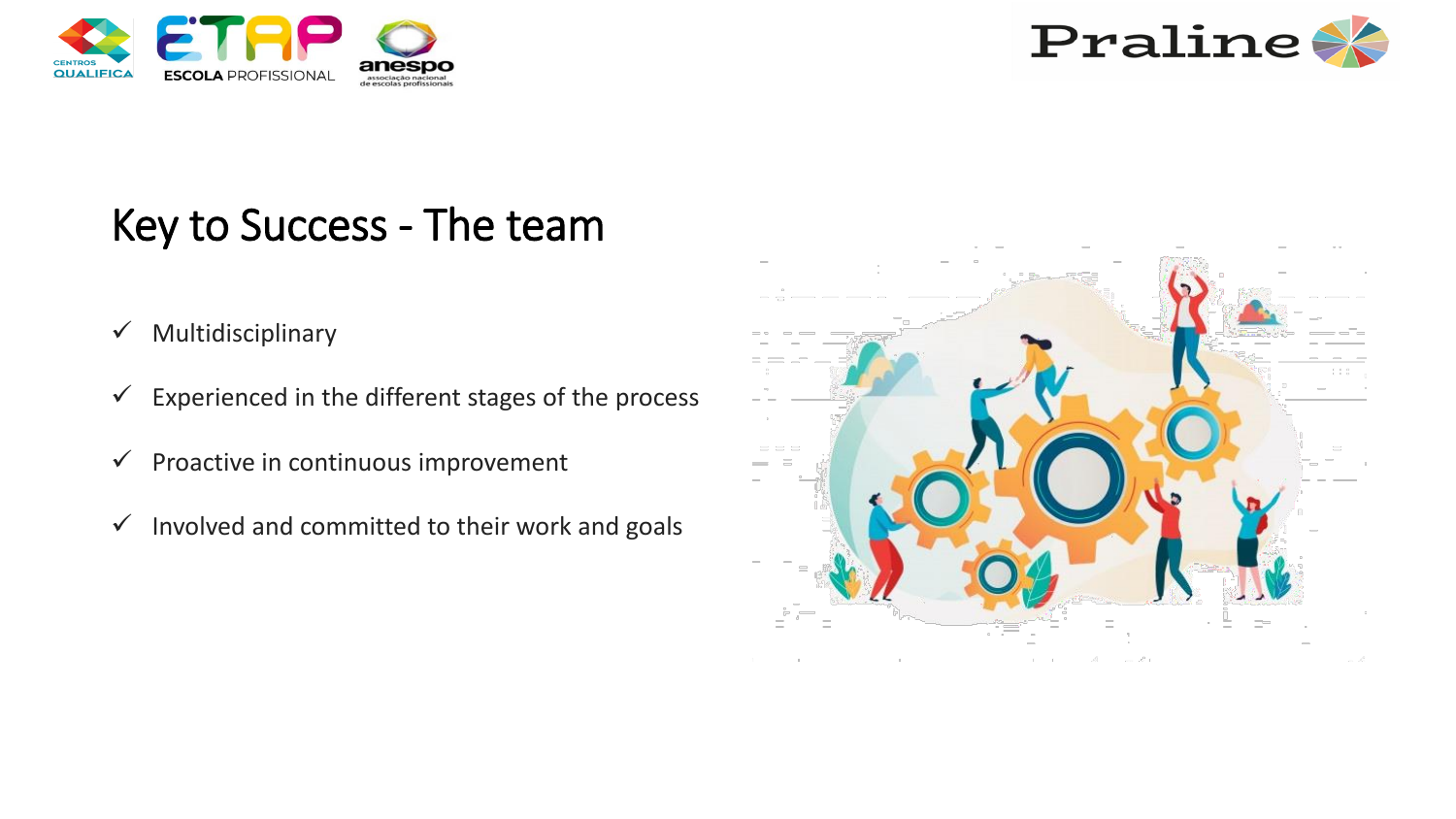



# **Reasons for dropping out of school in the population**

 $\checkmark$  Family constitution.

- $\checkmark$  Lack of financial resources.
- $\checkmark$  Little choice of training offer.
- $\checkmark$  Family impediment.
- $\checkmark$  Difficulty in combining professional work with school.
- $\checkmark$  Lack of motivation.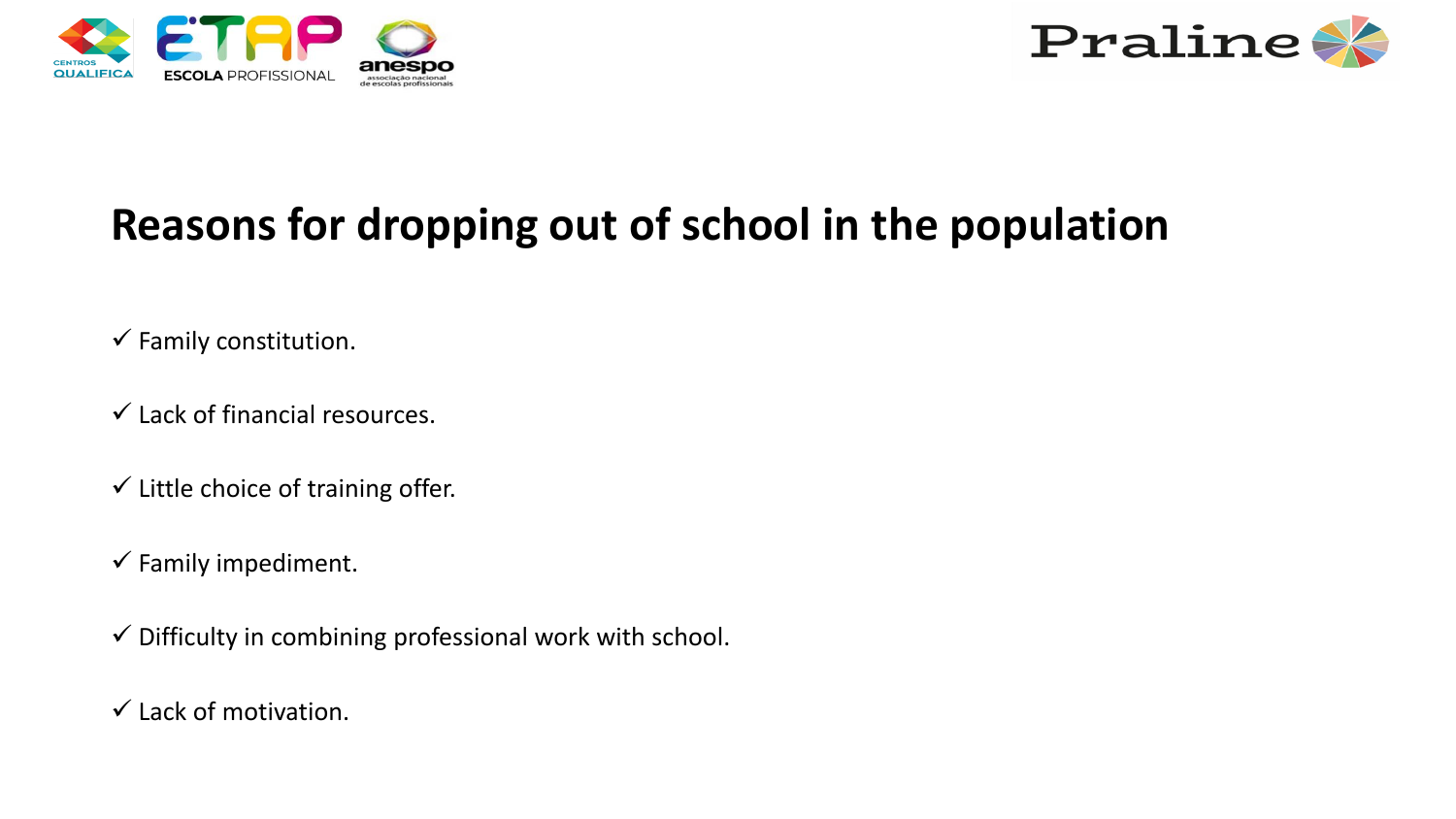



# Erikson's Psychosocial Theory considers that:

Eight crises or dilemmas occur throughout life, and in adulthood these dilemmas are:

- $\checkmark$  Intimacy vs Isolation (18-40 years) at this stage, the main objective/task is to form lasting and meaningful relationships with others.
- $\checkmark$  Generativity vs Stagnation (40-65 years) the goal of adults in this period is to "make their mark on the world", for example through investment in their profession, creativity and/or caring for others.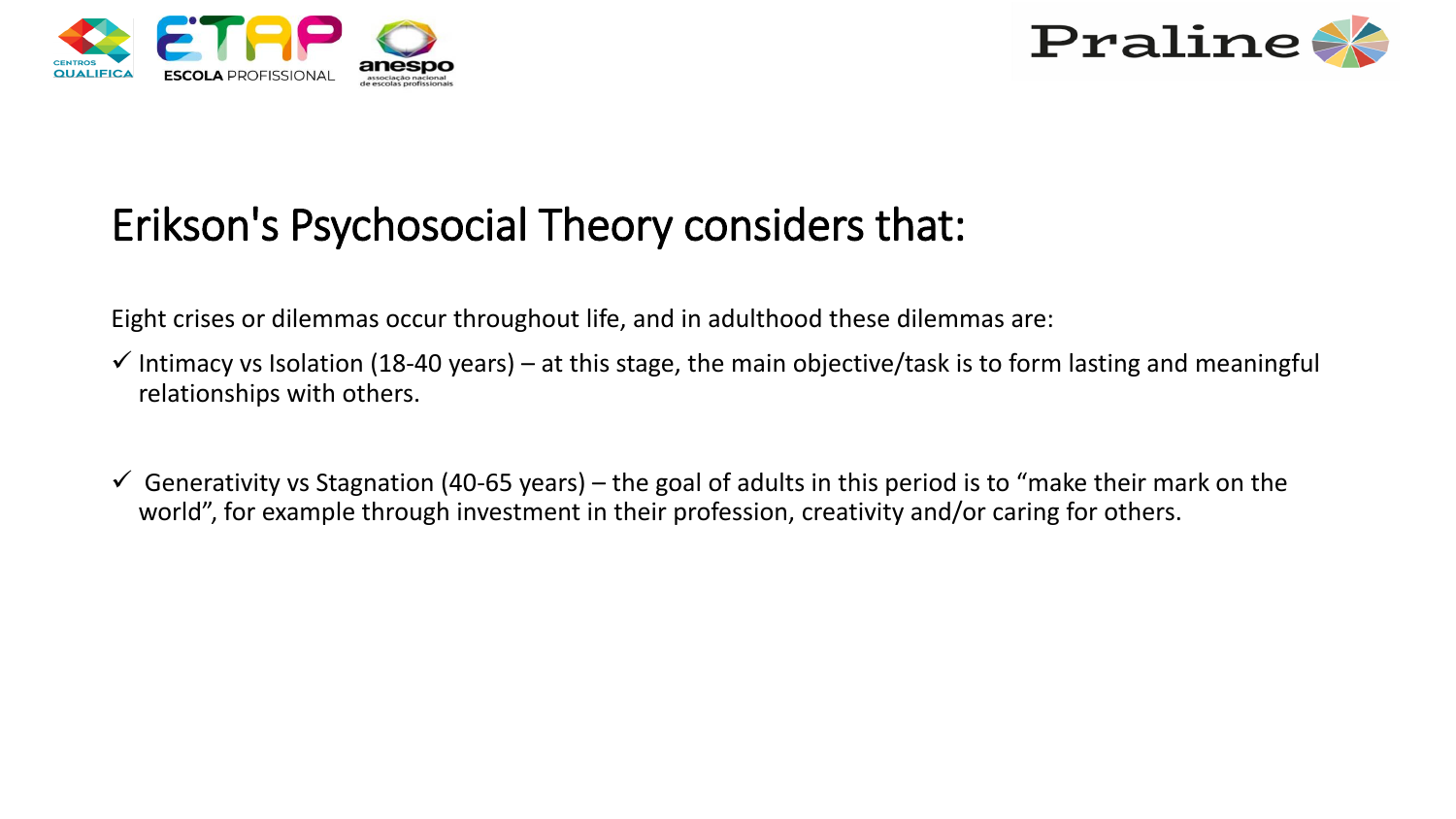



### **Strategies and methods to motivate adults**

The team must always bear in mind that, for learning to be meaningful, the adult must have a positive and favorable attitude, that is, he must be motivated to add what he is learning to what he already knows.

It is in this way that existing cognitive structures are modified.

- $\checkmark$  In adult training there can be three types of trainees:
- $\checkmark$  those who are motivated
- $\checkmark$  those whose motivation is null and even the unmotivated (which is synonymous with being against training).

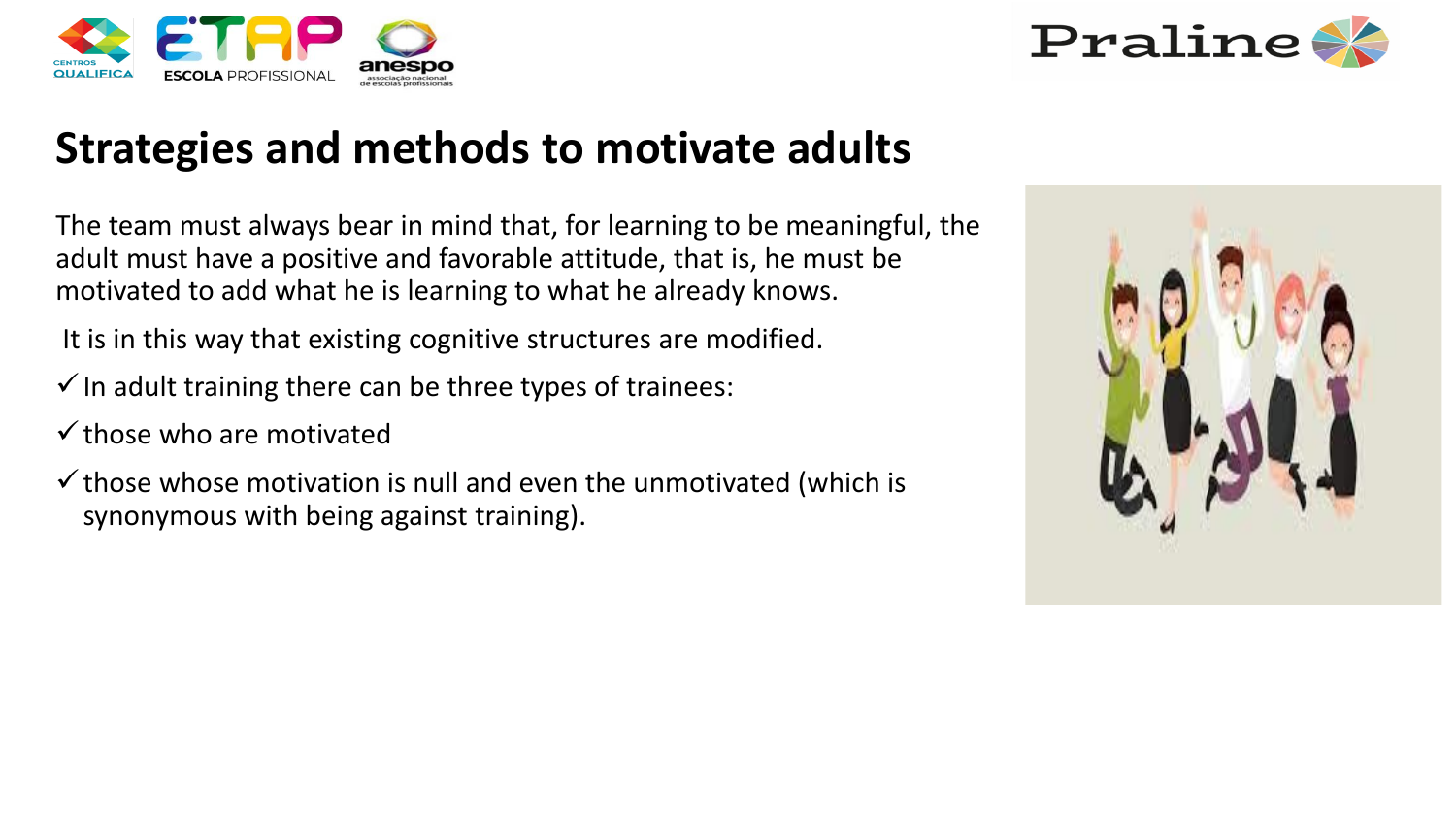



#### Reasons for adult participation

- $\checkmark$  Extrinsic (or professional) tools to acquire or improve professional skills and/or to facilitate progression, (re)integration or career change, or even to avoid dismissal from a job.
- $\checkmark$  Intrinsic (or personal) social reasons (meeting new people, contributing to the community, becoming a more active citizen...) or family reasons (for example, serving as a positive role model for children or being able to help them more with schoolwork).

Intrinsic motivation is considered better than extrinsic motivation as it is linked to deeper learning and, in general, better results.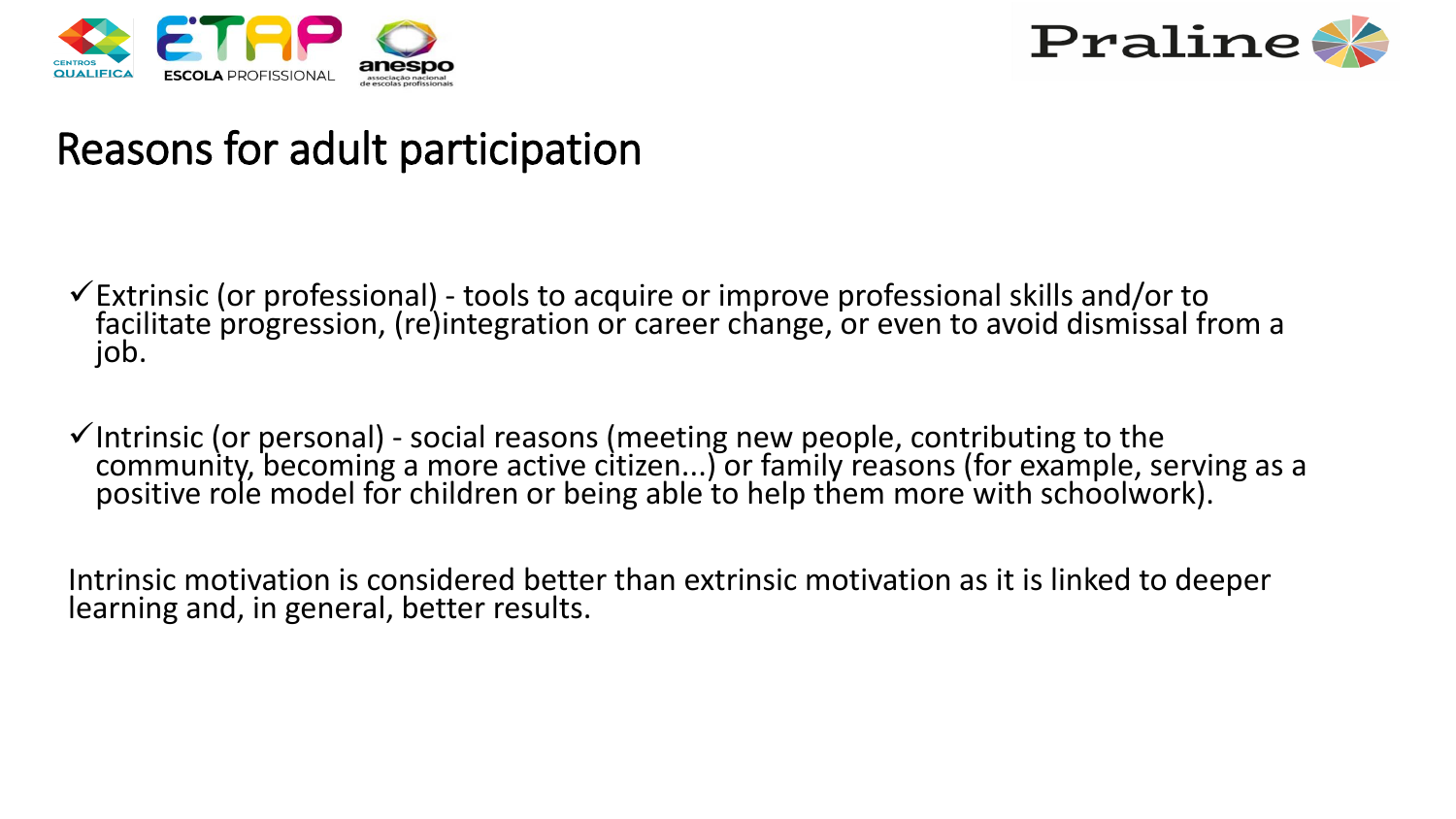



# **Motivation**

✓Motivate is:

- $\checkmark$  create desire to...
- $\checkmark$  predispose to...
- $\checkmark$  draw attention to...



For those who are motivated, the trainer / technician has to find strategies to keep them motivated, for the others, he will have to find strategies that motivate them to learn.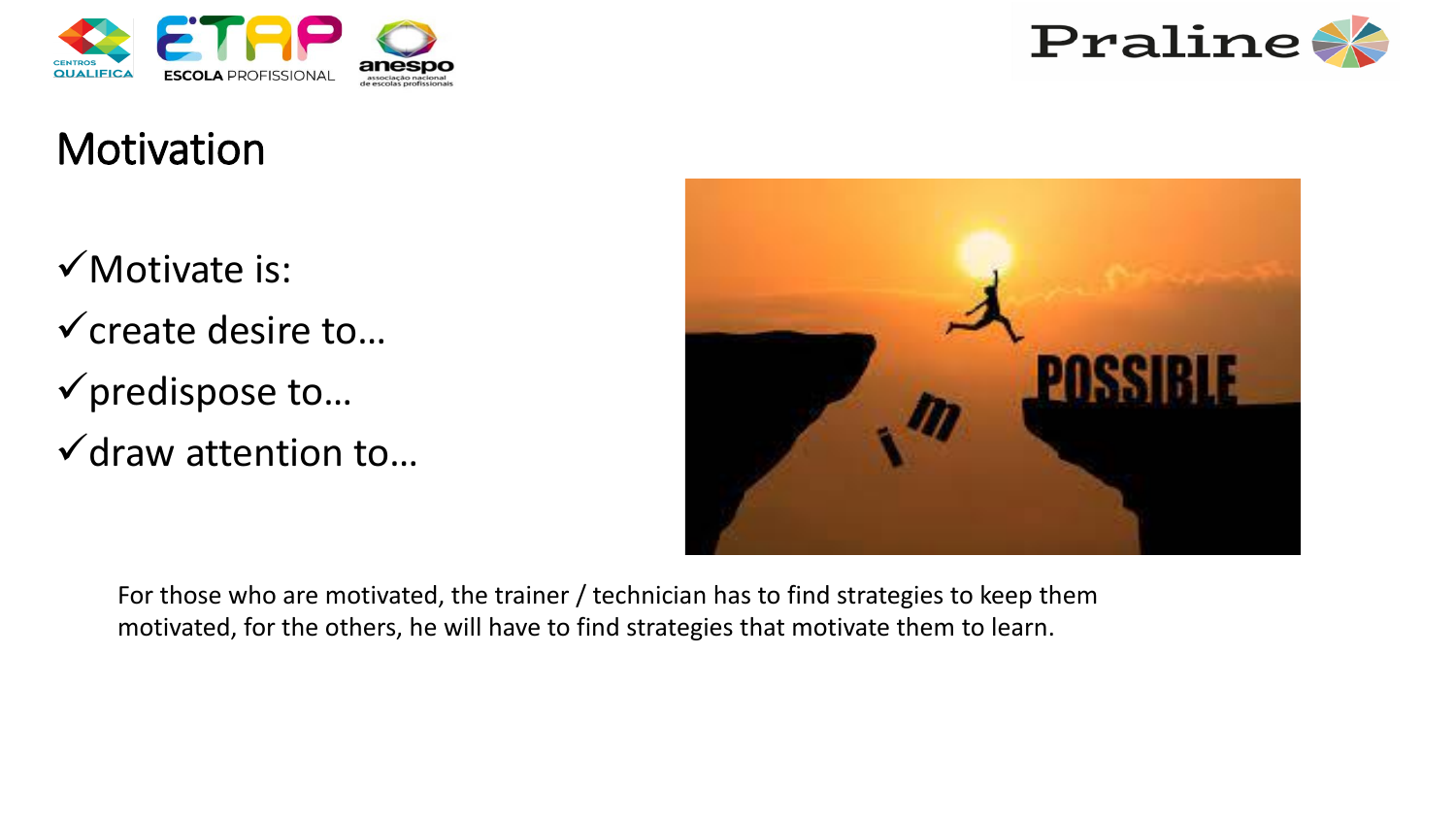



# How are adults motivated to learn?

- $\checkmark$  Call for participation implies and makes trainees responsible for their own learning, while showing interest in knowing what they think or know about the subject;
- $\checkmark$  The language used must be appropriate for the recipients if the level of education is low, the language must be simple and with some care in the use of acronyms, foreign words or very technical expressions; if, on the other hand, the level of schooling is high, the language must be technical;
- $\checkmark$  Use humor as long as it is used moderately and properly contextualized, it facilitates the evocation of the subject being addressed.

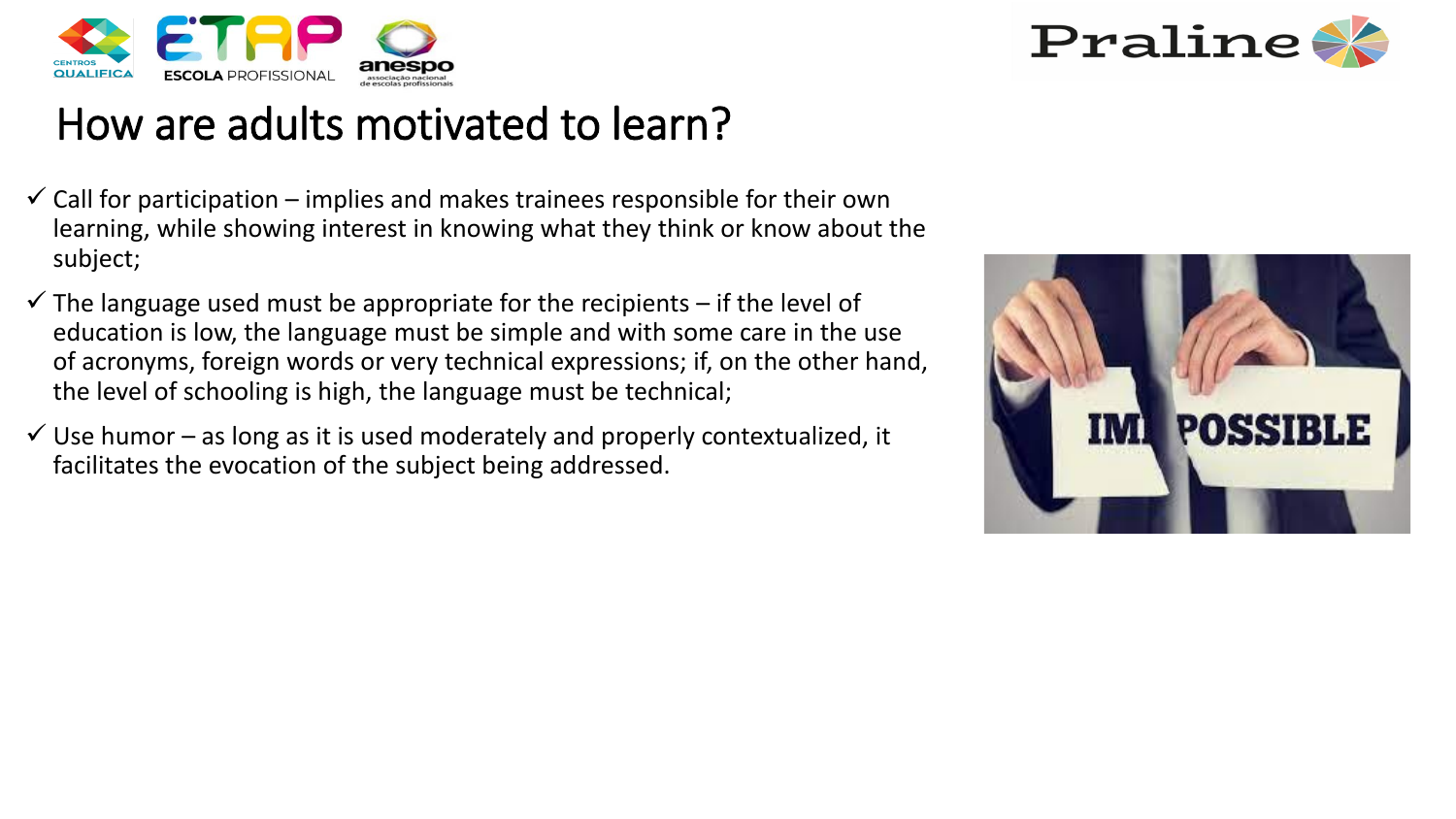



# How are adults motivated to learn?

- $\checkmark$  Initial motivation showing interest in the reasons that led the trainees to attend that course, knowing what they hope to learn, knowing about their previous experiences…;
- $\checkmark$  Being motivated no one can motivate if they are not motivated, this implies showing mastery of the subject (self-confidence and security);
- $\checkmark$  Being expressive communication skills, being in tune between verbal and nonverbal expression (words and gestures), voice with inflection;
- $\checkmark$  Distribute the gaze among all the participants (exchange of glances) the gaze must be neither persistent nor fleeting, it must look showing more interest in the person than in what he says;

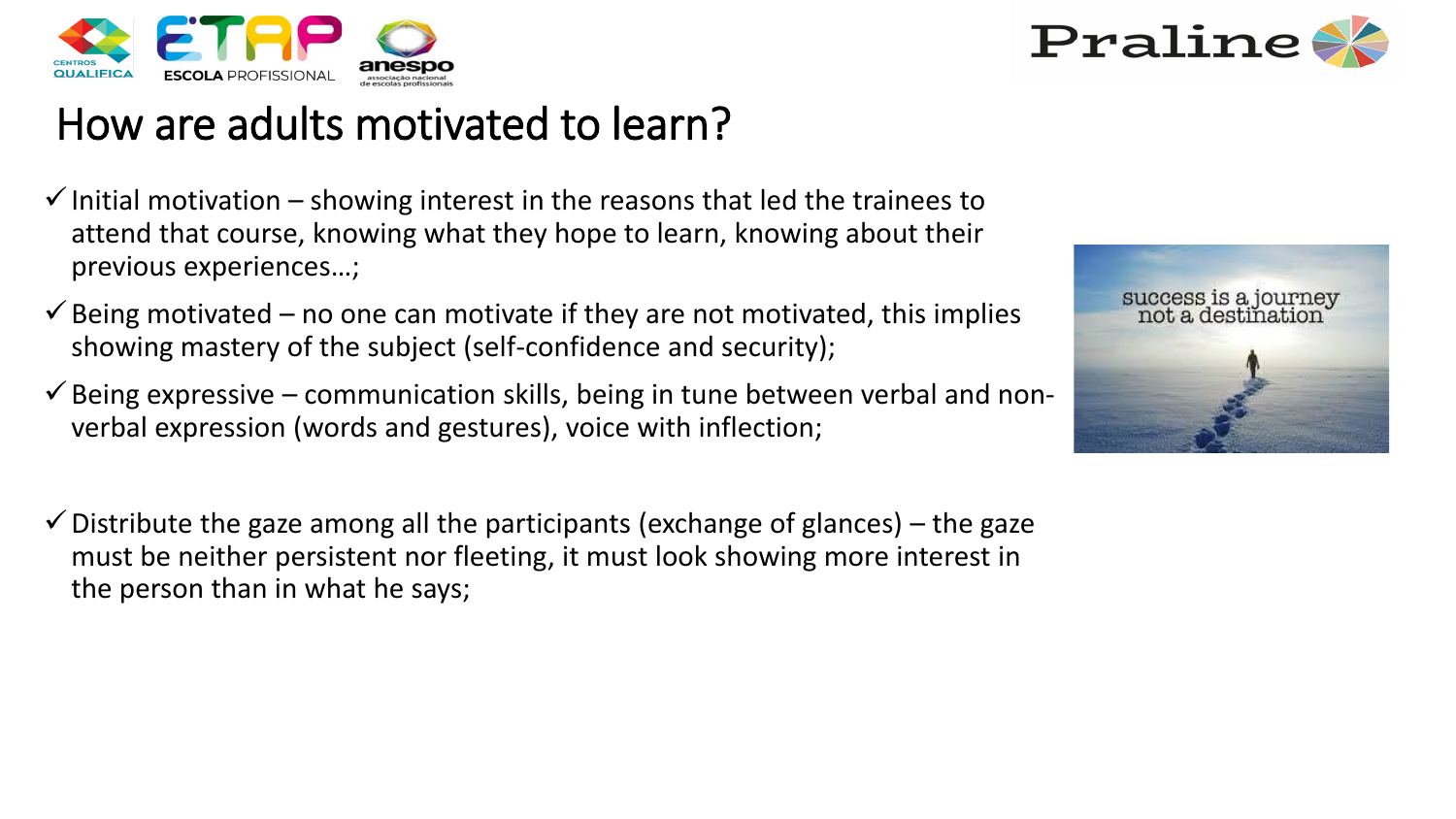



# RVCC - Recognition, validation and certification of competences

- The Process of Recognition, Validation and Certification of Competences (RVCC) is one of the modalities of the National Qualifications System (SNQ).
- This process is based on a set of methodological assumptions (skills balance, autobiographical approach) that allow the identification, recognition, validation and certification of skills previously acquired by adults throughout life, in formal, non-formal and informal contexts. The process consists of the application of a set of assessment instruments and the development of concrete activities with a view to building a portfolio (an instrument that explains and organizes the evidence and/or proof of the skills held by adults against a certain reference).
- The RVCC process is based on references integrated in the National Qualifications Catalog (Basic-Level Key Competence Benchmark, Secondary-Level Key Competence Benchmark and Professional Competence Benchmarks), and the school RVCC is organized by Areas of Key competences and the professional RVCC by Units of Competence.
- <https://catalogo.anqep.gov.pt/>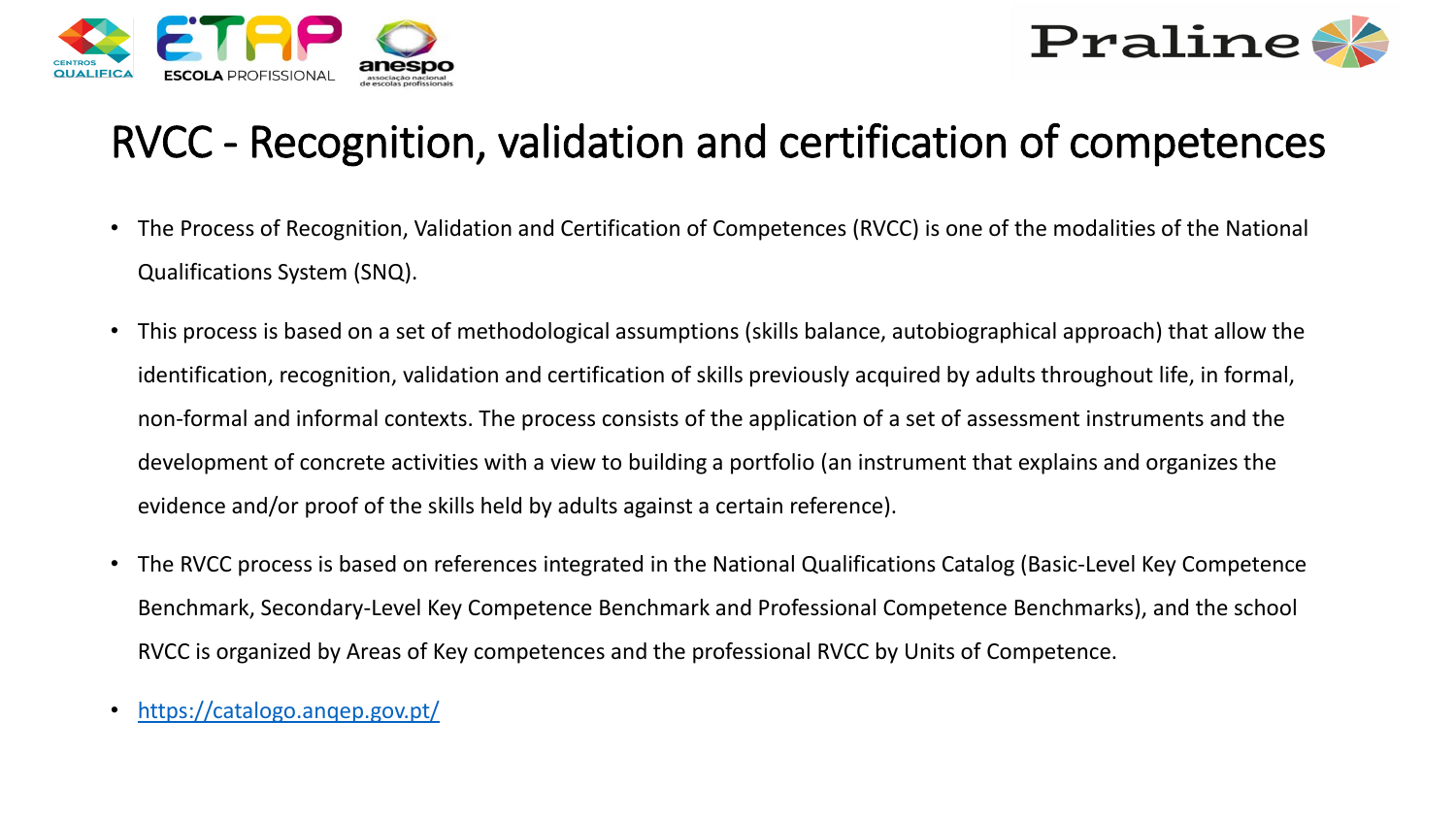



# Admission criteria

- To access the Recognition, Validation and Certification Processes of school (basic level - B1, B2, or B3 and secondary level) or professional skills, candidates must be 18 years of age or older and have significant learning (professional, social, personal, among others) against the respective Benchmarks (Key Competence Benchmarks or Professional Competence Benchmarks).
- To access the RVCC processes, candidates under the age of 23, inclusive, must also present proof of professional experience of at least three years, through a declaration issued by the competent Social Security services.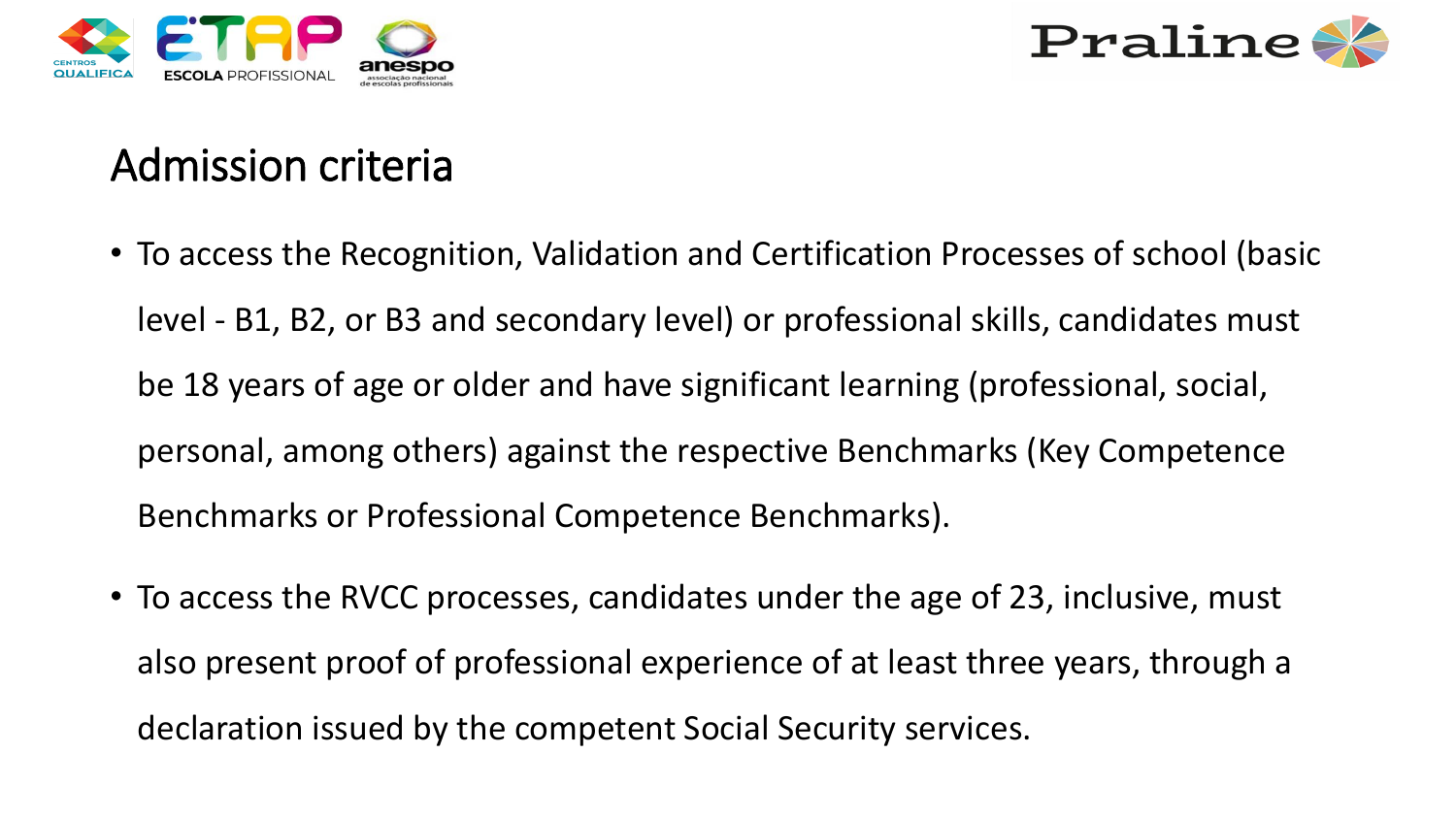



# Teaching approaches and methods

- The RVCC processes have a variable duration depending on the skills demonstrated by the candidates and the proposed qualification level. They can start at any time of the year and are not governed by the school calendar. The timetable is adjustable and flexible, being agreed between the adult and the Qualifica Center in order to make it easier for employed adults to go there.
- The information, guidance and referral of young people and adults are provided by an Guidance, Recognition and Competency Validation Technician (TORVC). The development of the Recognition and Validation process is ensured by a group of teachers/trainers, holders of qualifications for teaching in specific recruitment group(s), depending on the area(s) of key competences that are part of the Reference of key competences for the respective education and training of adults, and the TORVC accompanies the adult in the process.
- The candidate whose profile of knowledge and skills, professional and social experiences and personal characteristics is consistent with the development of a RVCC process is asked to build a reflective and documentary Portfolio, based on formal, non-formal and informal learning acquired during the life.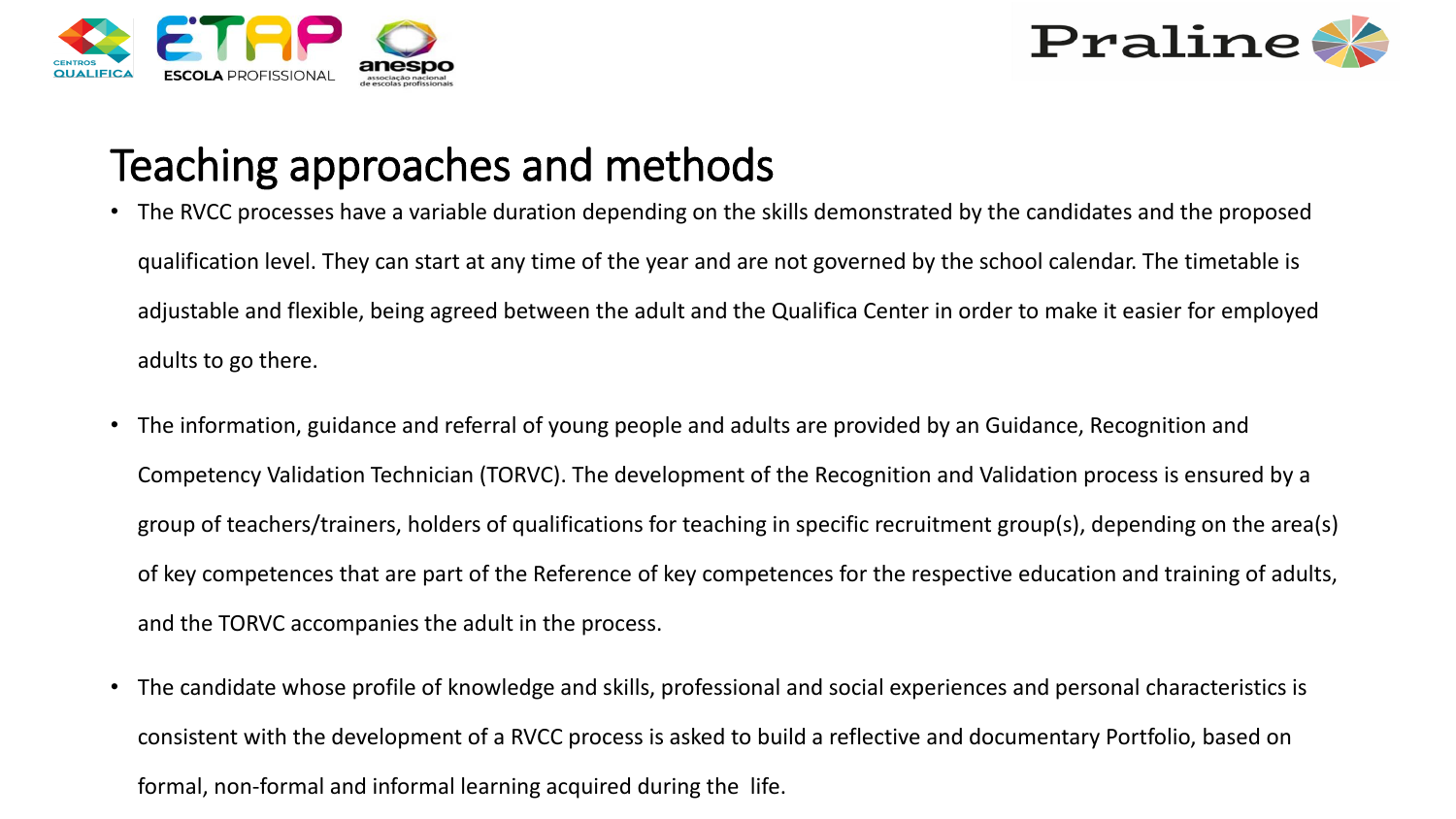

 $\checkmark$  The RVCC process is developed in two stages: recognition and validation and also certification of competences, and the adult can carry out a school RVCC process, or a professional RVCC process, or even double certification.

**QUALIFICA** 

**ESCOLA** PROFISSIONAL



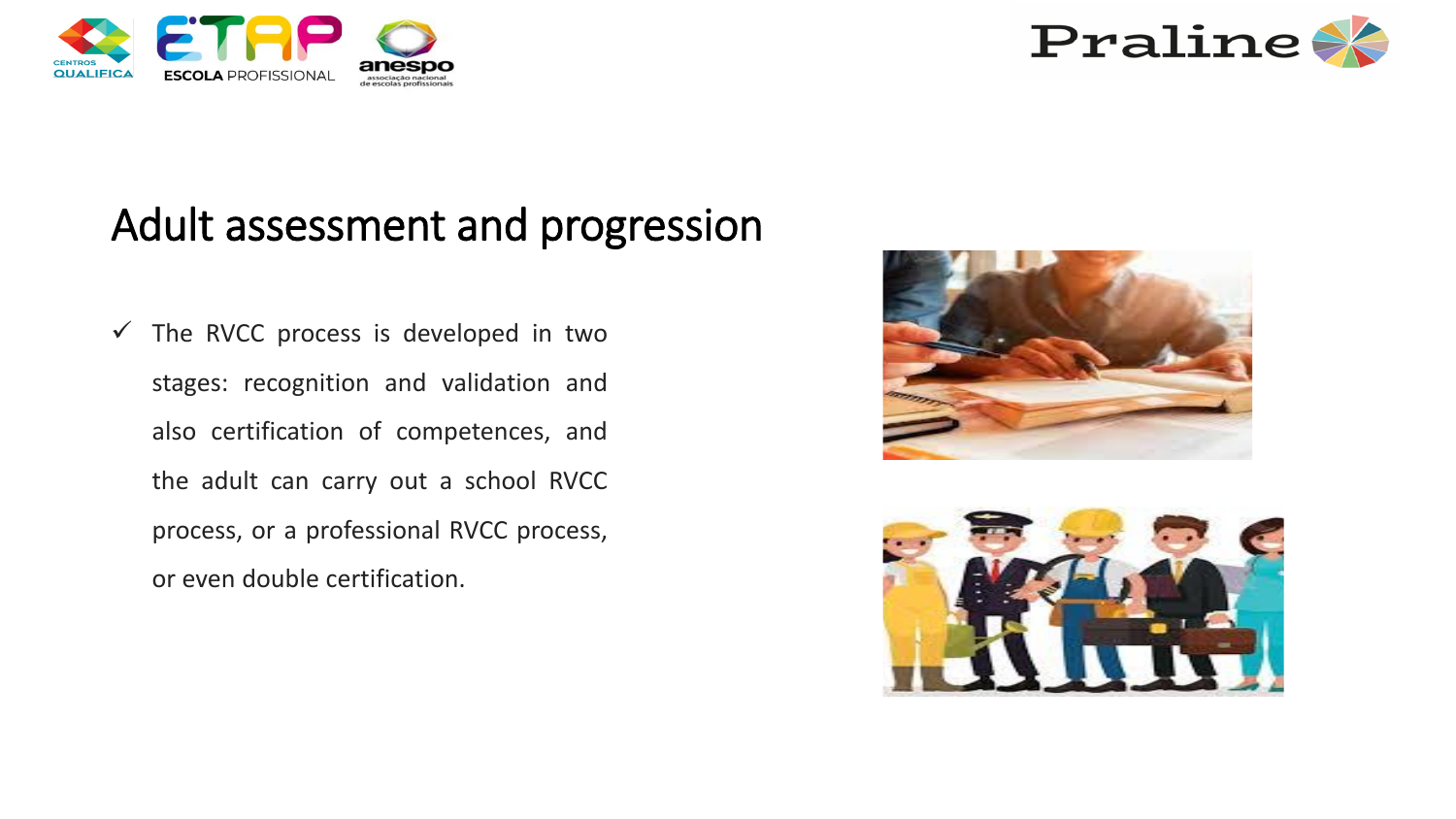



In the recognition and validation stage:

- $\checkmark$  the adult's skills are identified, valued and recognized, using the skills balance methodology and the adult's life history, as well as the mobilization of a set of activities and tools for specific assessment.
- $\checkmark$  in the case of the professional RVCC there are 4 hetero-assessment instruments:
- $\checkmark$  the Portfolio Analysis Sheet,
- $\checkmark$  the Technical Interview Guide,
- ✓ the Workplace Performance Observation Grid and the assessment grid of practical exercises (exercises to be developed in the context of simulated practice).

Recognition sessions (individual and group) are promoted, which are guided either by the CRVO technicians or by the different trainers/teachers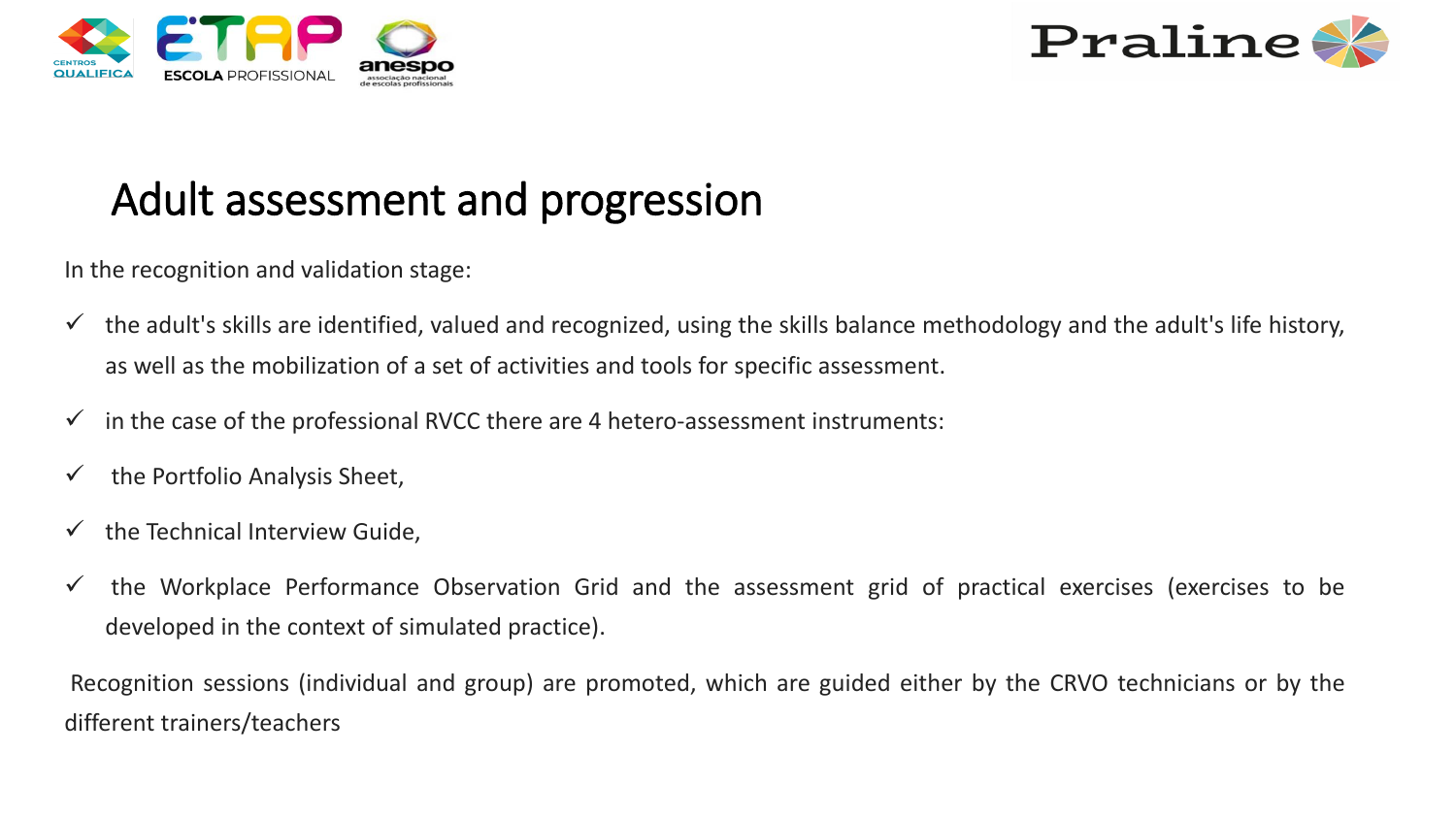



Candidates must attend a minimum of 50 hours of complementary training (internal or external), namely in the development of the process of recognition, validation and certification of school and/or professional skills provided by the trainers/teachers of the Qualifica Center or other training entities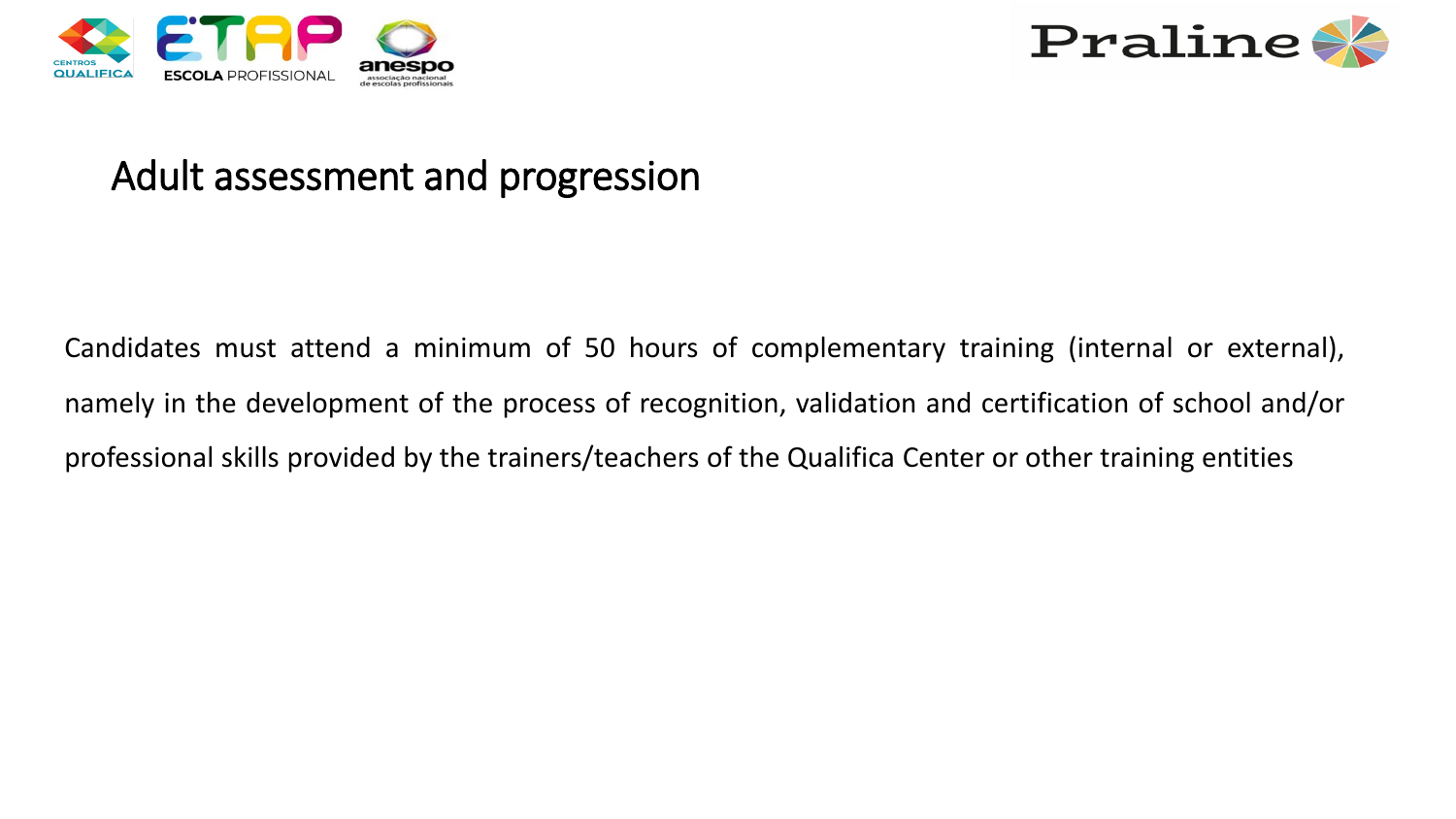



The validation of competences comprises the results of the heteroassessment carried out by trainers/teachers from the different Key Competency Areas within the scope of the school RVCC processes and in the different professional opportunities within the professional RVCC, resulting in a validation session minutes.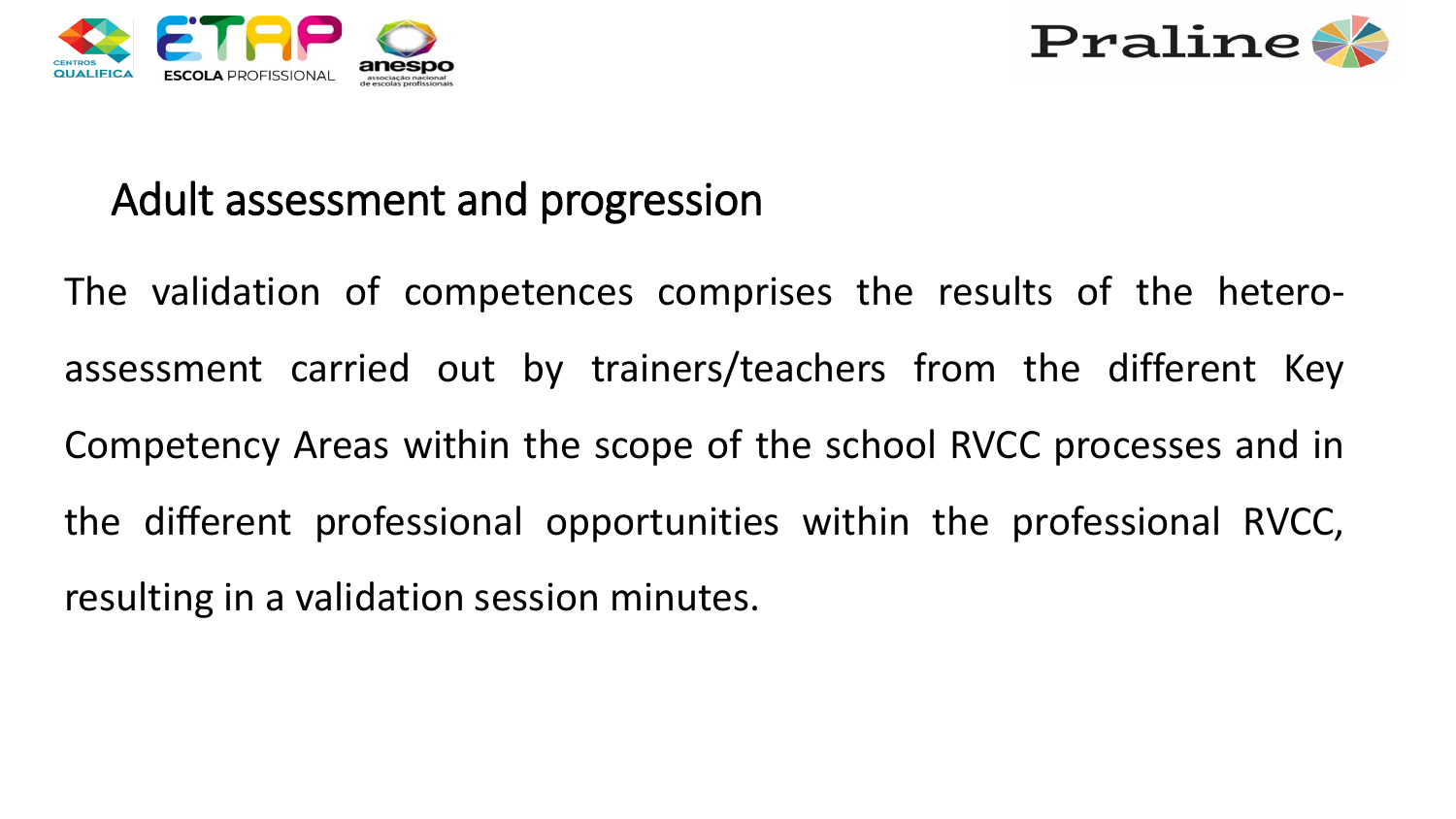



Hetero-assessment is scored by Competency Units, either in the school RVCC processes, or in the professional RVCC processes or by Competence Unit, in the case of a professional RVCC process, on a scale from 1 to 5.

In the case of the basic level school RVCC process, the adult obtains recognition and validation in the Competence Units whose scores are situated at levels 3, 4 and 5 according to the Validation Grid scale. However, for the CUs of an ACC, validated within the scope of the Validation Session, to advance to the competence certification stage, it is necessary that at least one of the four mandatory CUs that make up each ACC is scored at level 5 of the scale. .

In the secondary school RVCC, recognition and validation is obtained in the Reference Domains whose scores are situated at levels 3, 4 and 5 according to the Validation Grid scale. However, in order for the Generating Nucleus of a Key Competency Area (ACC) to advance to the competence certification stage, it is necessary that at least one of the four Reference Domains is scored at level 5 of the aforementioned Grid of Validation of at least one more validated Reference Domain with a score equal to or greater than 3.

In the RVCC professional obtains recognition and validation in the Units of Competence whose scores are situated at levels 3, 4 and 5, according to the Validation Grid scale.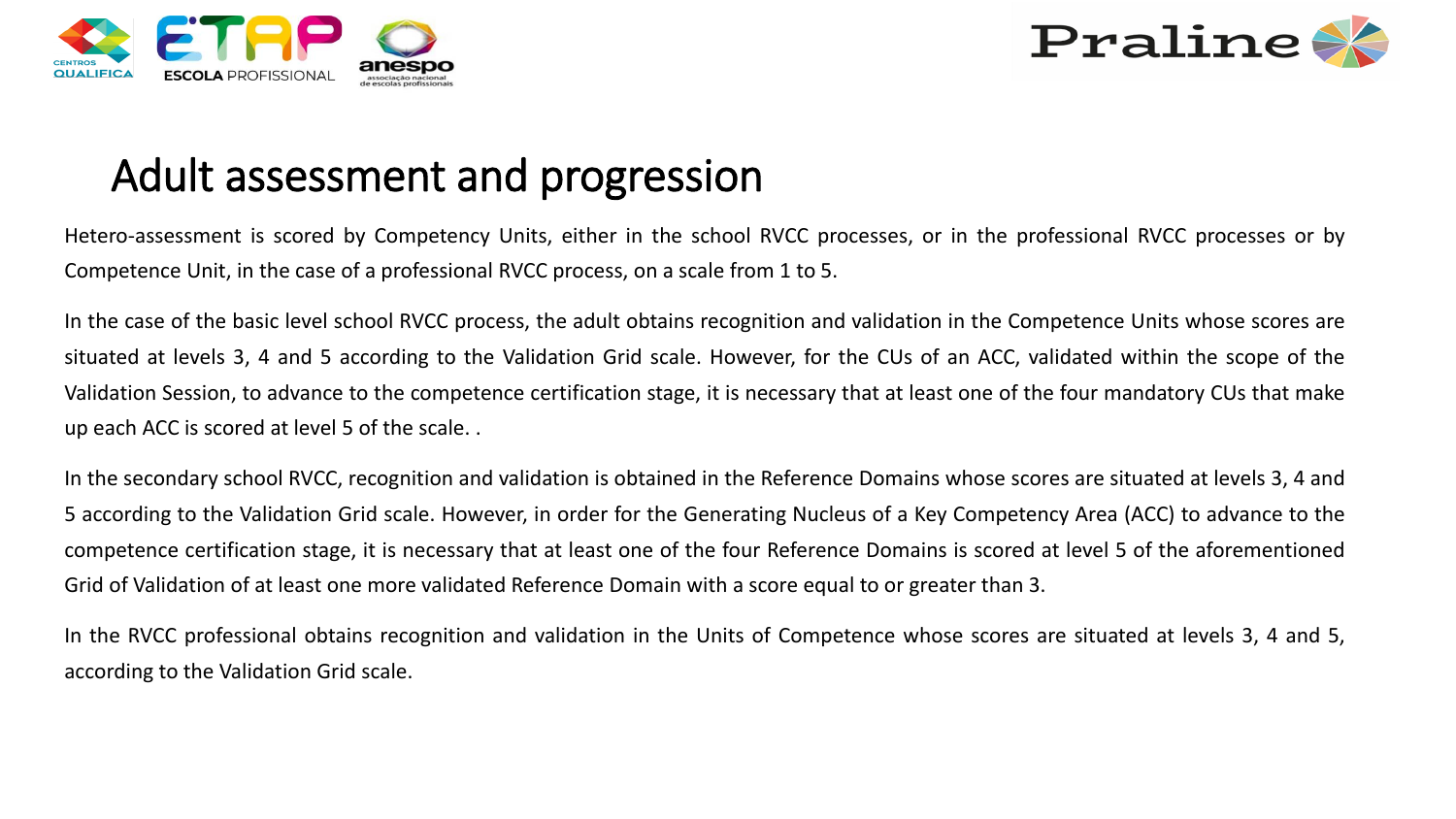



# **Certification**

The certification of competences implies that the adult is subject to a test, evaluated by a jury, based on the candidate's performance in that test combined with the analysis of the Portfolio and the assessment instruments applied during the stage of recognition and validation of competences .

Regarding the certification of school competences, the demonstration of competences consists in the presentation to a certification jury of an exhibition that can take the form of an oral presentation, or a practical presentation of competences subordinated to an integrating theme worked within the scope of the Portfolio, which shows knowledge and skills of ACC in evaluation. In this context, the certification test requires a close connection to the work developed by the candidate and to the information contained in the assessment instruments used during the process.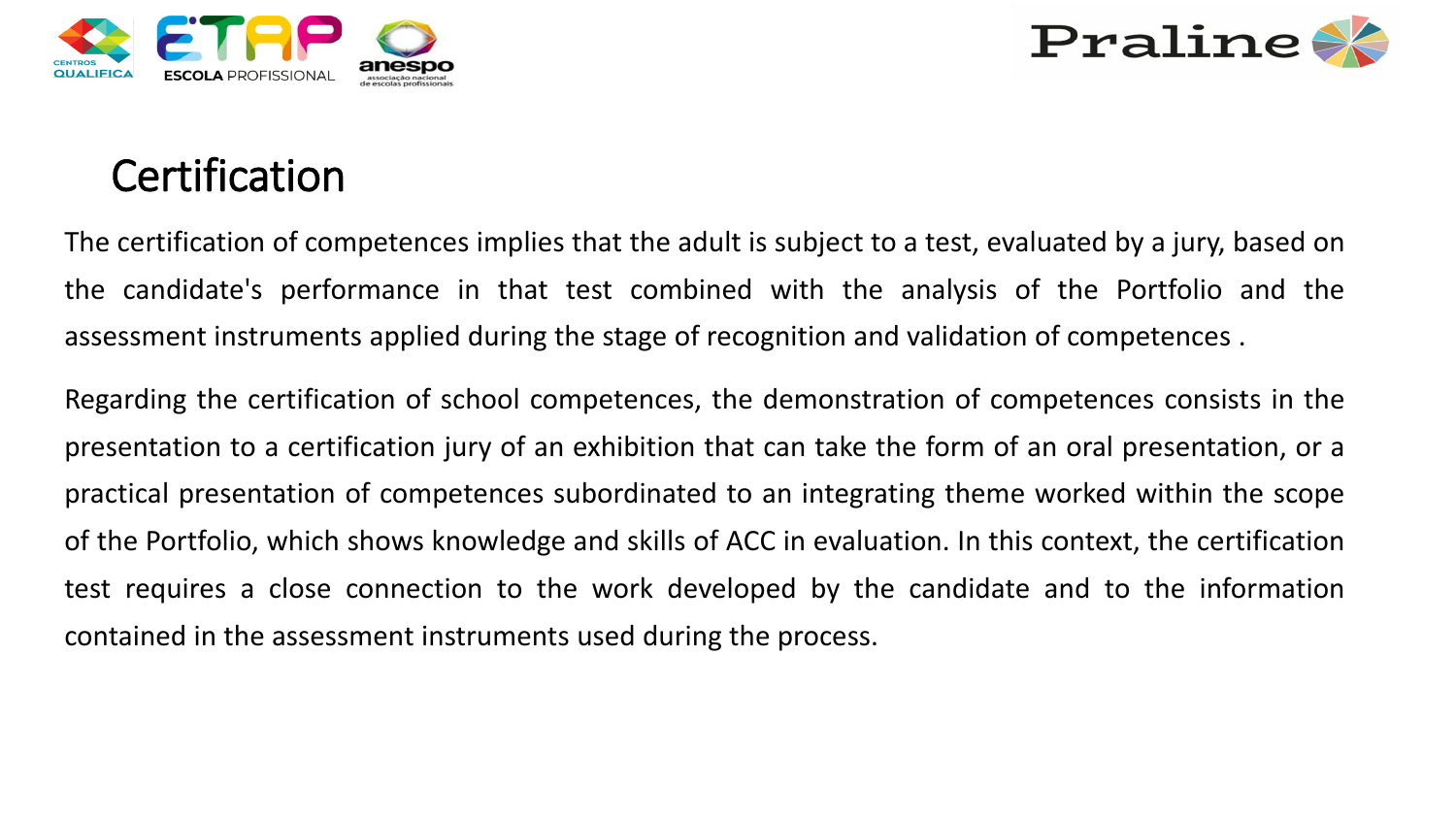



# **Certification**

With regard to the certification of professional competences (RVCC professional), the demonstration of competences consists of carrying out a test, preferably of a practical nature, which should be oriented towards the disclosure of a wide range of competences considered essential in the exercise of the profession/activity corresponding to the professional exit in question. In this way, preference is given to essentially practical tests, which may be combined with an oral or written component depending on the skills to be evaluated, where the candidate is intended to be evaluated from a technical point of view regarding the performance of tasks/activities, as well as well as the mobilization of the respective theoretical knowledge and social and relational knowledge, in the light of the RVCC Professional under evaluation.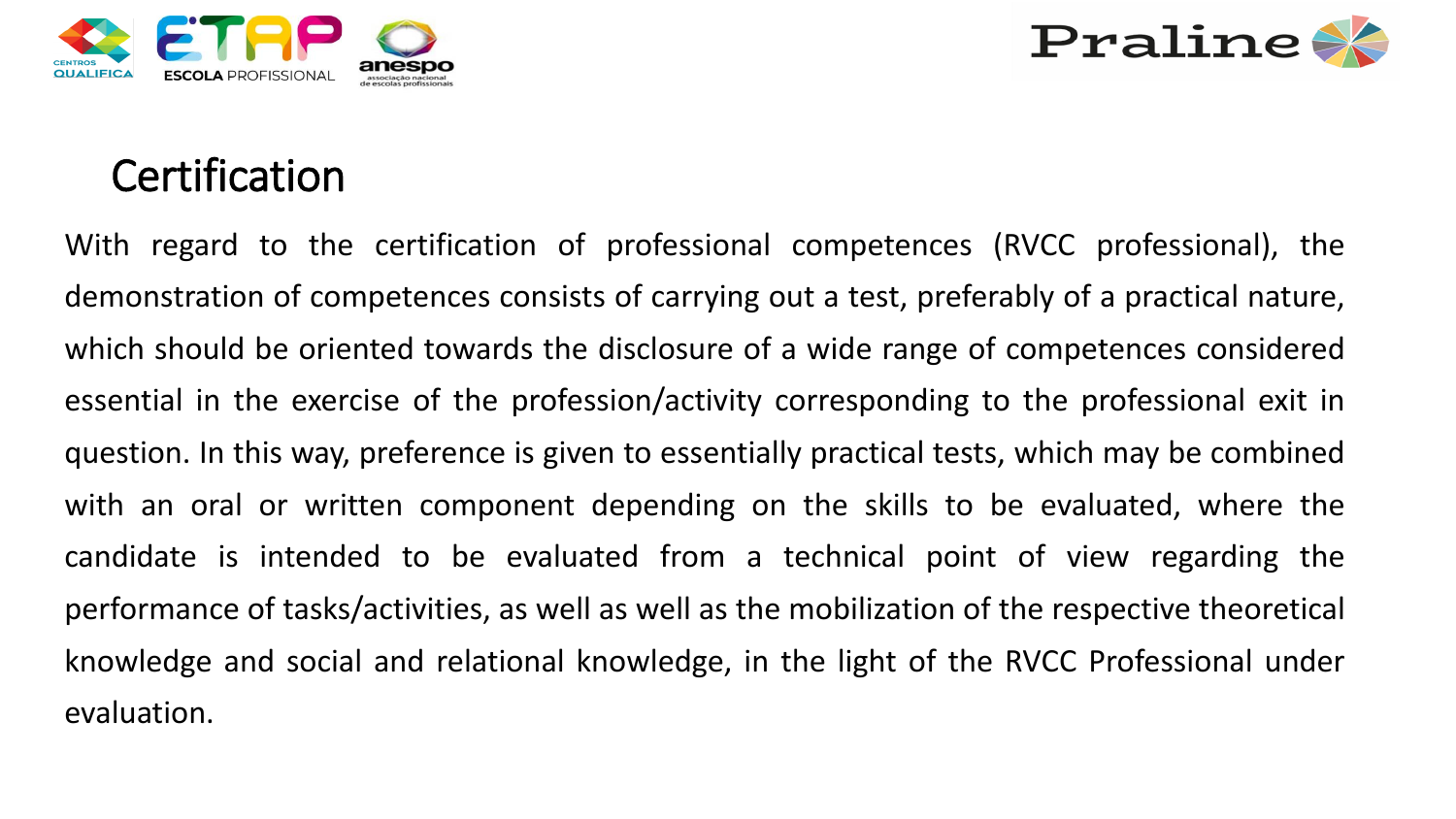



# The certification jury

The jury and the element that presides over it are appointed by the promoter of the Qualifica Centre. In order to carry out a school certification session, the presence of all its elements with the right to vote is necessary, that is, a technician for guidance, recognition and validation of competences, a trainer/teacher from each of the Key Competency Areas .In the case of professional certification, it is also necessary the presence of all its elements with the right to vote, that is, two trainers with adequate technical qualification in the area of education and training of the target reference, with at least five years of professional experience, a trainer who accompanied the candidate's process, a representative of business associations or employers' organizations, and a representative of trade union associations in the economic activity sectors in that area, when it comes to professional certification.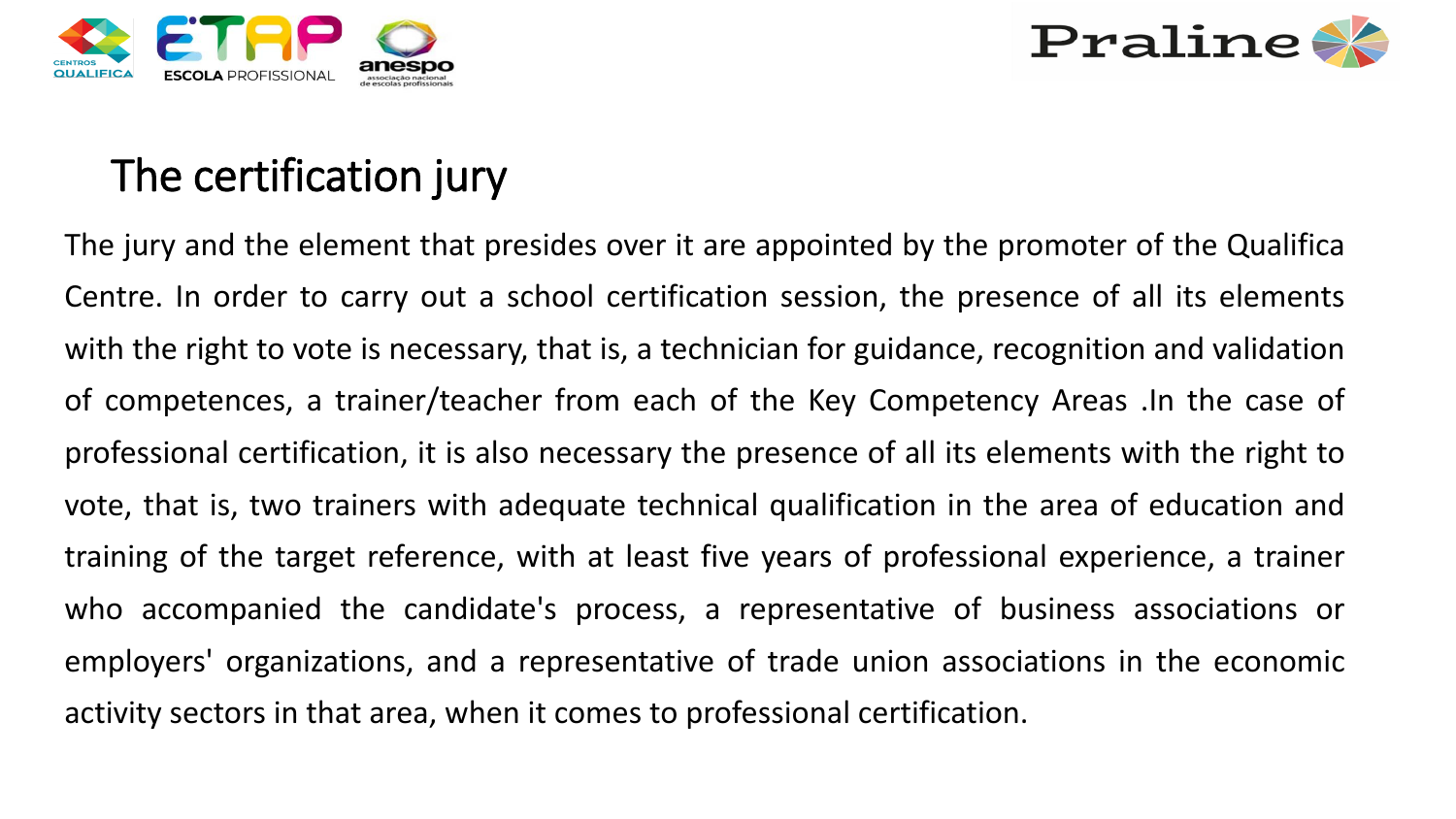



# The certification

Certification is confirmed by issuing a certificate of qualifications and a diploma to be issued by the promoting entity of the Qualifica Centre, through the Integrated Management System for Educational and Training Offers (SIGO), in accordance with the models defined in the legislation in force. .

In the case of regulated professions and whenever the exercise of a profession depends on the fulfillment of specific requirements, the development of RVCC processes depends on the articulation with the respective responsible authority and the fulfillment of the specific requirements defined in the framework of the applicable regulations.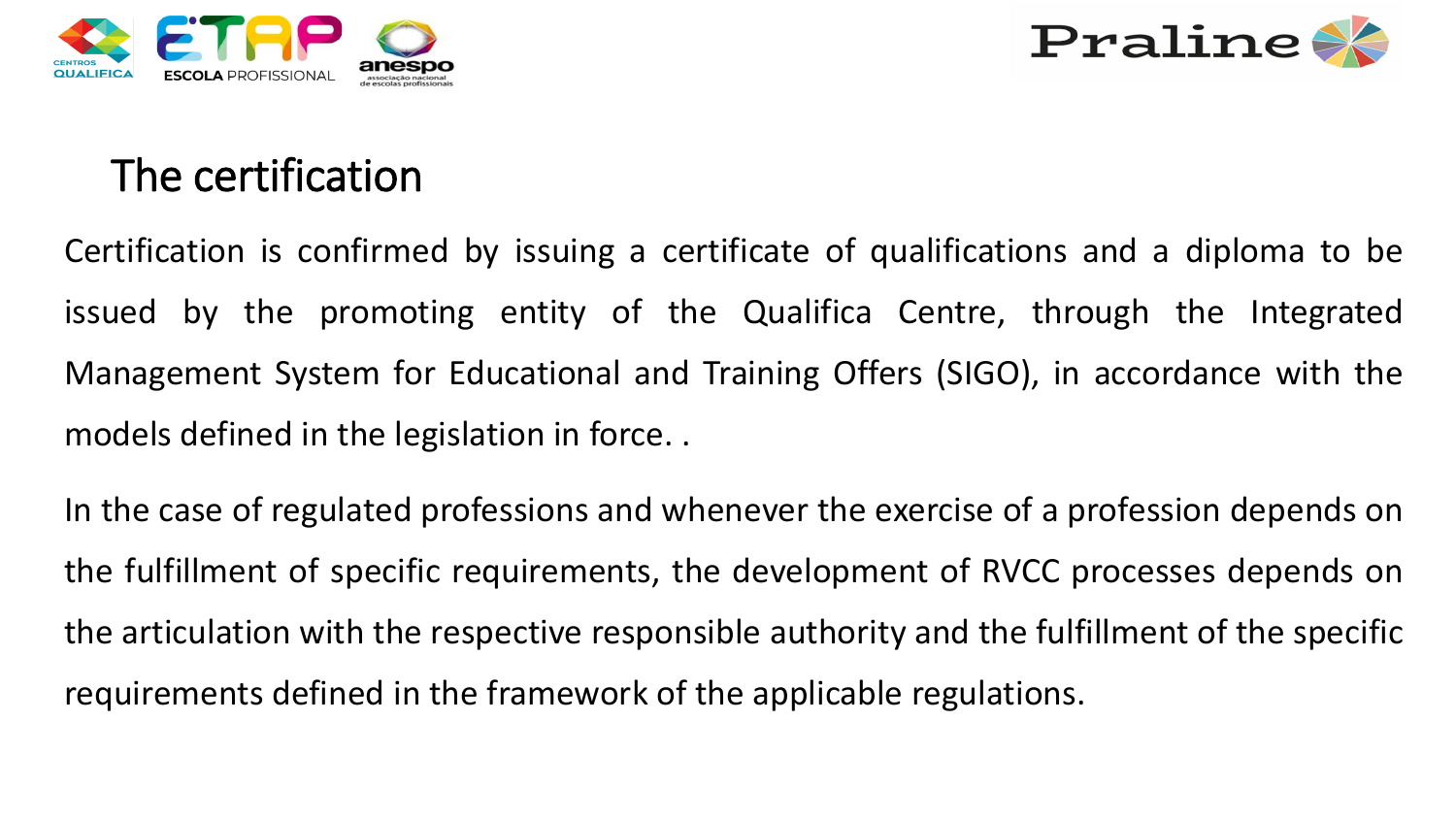



# Completion of a school RVCC process

The completion of a process of Recognition, Validation and Certification of School Competencies (with the validation of all competencies corresponding to a qualification level) grants a basic level certification (certificate of qualifications corresponding to the 1st, 2nd or 3rd .º cycle and diploma, in case of completing the 3rd cycle of basic education – levels 1 and 2 of qualification of the QNQ) or of secondary level (qualification certificate corresponding to level 3 of the QNQ).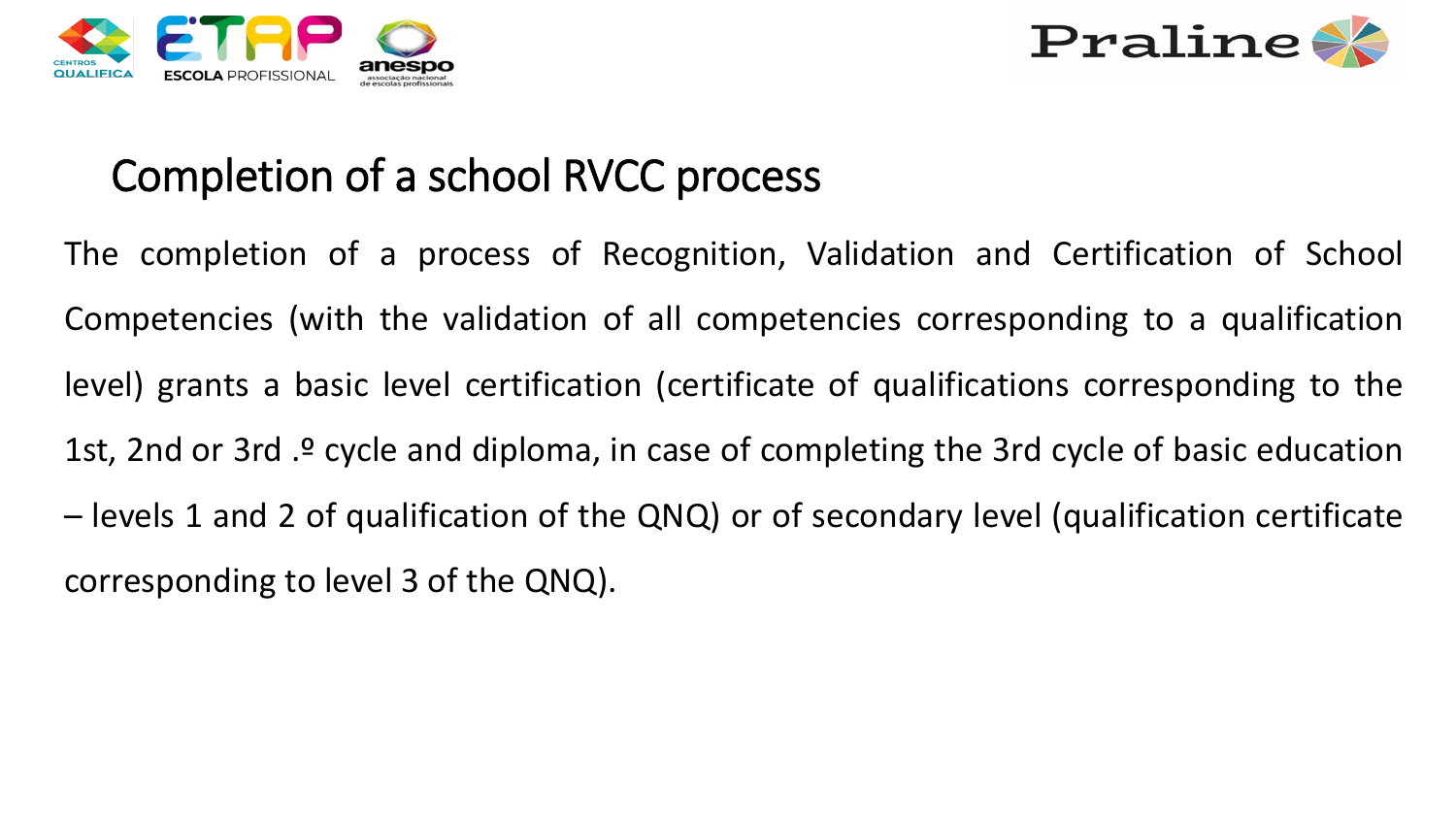



# Completion RVCCC Professional

- if the candidate is able to certify all the Units of Competence considered necessary to obtain a level 4 qualification (associated with dual certification), he is issued not only a Certificate of Qualifications with the registration of all Units of Competence certificates, but still a Diploma (fulfillment of these two requirements, school level certification and professional level certification, can result from the school and professional RVCC process or from the conclusion of the professional's valence when the candidate already has the corresponding school qualification) ;
- if the candidate is able to certify all the Units of Competence considered necessary for professional certification, but does not have the corresponding level of education, only a Certificate of Qualifications (which identifies the Units of Competence certified) is issued.